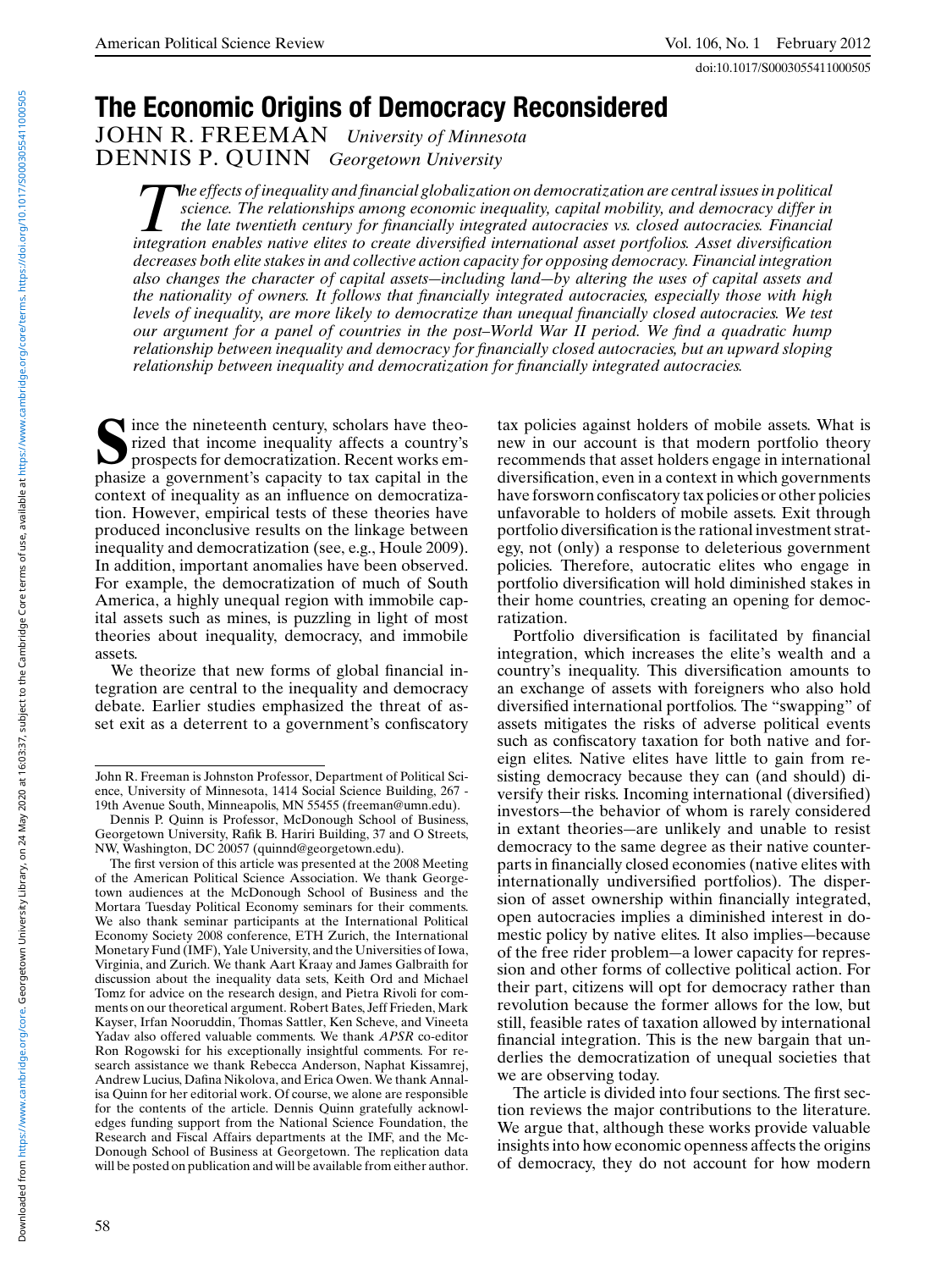financial integration conditions the relationship between inequality and democratization. We present our new explanation for democratization in the second section; at the end of this section, we produce several testable implications of our argument. The third section reports the results of several data analyses that generally support our argument. We discuss the results and some questions for future research in the conclusion.

### **THE ECONOMIC ORIGINS OF DEMOCRACY RECONSIDERED**

The academic literature on inequality and democracy is vast, yet most theories share a similar architecture. Most partition society into distinct groups, especially by factor ownership; for instance, capital owners and wage earners (see Alquist and Wibbels 2010, for a discussion). Nearly all theories emphasize the distribution of income earned and/or assets owned by these groups. Median voters are assumed to be poor citizens who have strong redistributive tax preferences that make democracy expensive for elites in highly unequal societies. In addition, nearly every theory emphasizes the movability of assets as giving political voice to the holders of the assets. Two mechanisms of democratization are generally analyzed: revolutions and bargains.

In this section, we review some of the major contributions to the literature on inequality and democracy. We then critically evaluate them, showing that they do not account for how an autocracy's integration into the current world financial system conditions the inequality–democracy relationship.<sup>1</sup>

#### **Literature on Inequality and Democratization**

Nineteenth-century theorists saw changes in economic inequality as a determinant of changes in political regimes, but the direction of this relationship differed by theorists. De Tocqueville's core thesis was that rising economic equality—especially the equality of land ownership—was a necessary condition for France's first experiment with democracy and for America's democratic experience. Because "the gradual development of the principle of equality" was the "providential fact" of his time, de Tocqueville claimed that democratization was inevitable (de Tocqueville 1986; 1998).<sup>2</sup> In

contrast, Marx and his followers argued that rising economic inequality spawned revolution, which eventually would produce democratic socialism.

More recent scholarship emphasizes bargaining over tax rates on assets as a vehicle for democratization. Bates and Lien (1985) argue that democracy is the result of a bargain between monarchs and holders of tax-elastic physical assets. Because monarchs need revenue to fight wars and physical assets are mobile, they are forced to bargain with asset holders: "Elasticity of the tax yield made it necessary for [monarchs] to bargain with those who possessed property rights over the moveable tax base and to share with them formal control over the conduct of public affairs" (57). Bates and Lien rely on historical case studies to demonstrate the truth of their argument.<sup>3</sup>

In Acemoglu and Robinson's (AR 2000; 2001) account of democratization, the threat of revolution looms large in the bargaining between elites and masses. AR (2000; 2002) show how democratization can be part of the process that gives rise to the Kuznets (1955) curve—the idea that inequality rises in early phases of industrialization when national income is relative low but diminishes at later phases of industrialization when national income is relatively high . A rise in inequality under autocracy increases the threat of revolution by the poor. Elites weigh their gains from continuing to set tax rates in an autocracy while continuing to pay the costs of repression relative to their gains from granting democracy and allowing the poor (median) voters to set tax rates. For the poor, democracy represents a credible commitment by the elite to accept limited redistribution of income.

In the first half of their book, *Economic Origins of Dictatorship and Democracy*, AR (2006) develop a "workhorse," two-group model of distributive politics. This model stresses the relative gains to the poor and elite from income redistribution under autocracy and democracy conditional on the poor's relative income after a revolution, the cost of repression to elites, and other parameters. It interprets democratization as a credible commitment to redistribution, but it is only one of several possibilities (Proposition 6.2). Empirically, the implication is that the relationship between equality and democracy is an inverted "U" or hump.

The second half of AR's book (2006, chap. 10) contains an open economy extension of their analysis. In it, they assume that, in most countries, labor is abundant and capital is scarce. They also assume that both trade

<sup>1</sup> There is another genre that stresses the impact of the *level of economic development* on democratization (e.g., Lipset 1959). However, the existence of this relationship, and what the mechanisms are, has been debated. Empirical work by Przeworski et al. (2000) raises serious questions about its veracity. In rationalizing the Kuznets curve, Acemoglu and Robinson (2002, 194) explain that, because there are multiple possibilities for (joint) accumulation and inequality dynamics, the relationship between growth and democracy should be ambiguous. Boix (2011) argues for a "conditional" version of modernization theory whereby income's effect on democracy is most pronounced at low to intermediate levels of income or when democratic "great powers" are in ascendency.

<sup>2</sup> Land equality in France was due to the decline of the nobility and other features of the transition from feudalism (de Tocqueville, 1998, Book II, chap. 1). As regards the United States, Engerman and Sokoloff (2002) and Sokoloff and Engerman (2000) trace land equality to the long-term effects of factor endowments. See also Ace-

moglu, Johnson, and Robinson (AJR 2001; 2002) who emphasize the related effects of initial settler mortality. Factor endowments and settler mortality produced institutions that reinforced the (in) equality produced by European (colonization) immigration. De Tocqueville argued that the fall of the Old Regime was due to a conjunction of factors that included equality of land ownership, administrative centralization, and the spread of democratic beliefs, collective individualism, and the isolation of nobles and other segments of French society.

<sup>3</sup> See also Rogowski (1998), who argues that democratization depends on capital endowments and a population's ability to emigrate. Rogowski supports Bates and Lien's conclusion of a negative (positive) correlation between "trapped" (mobile) physical capital and democracy.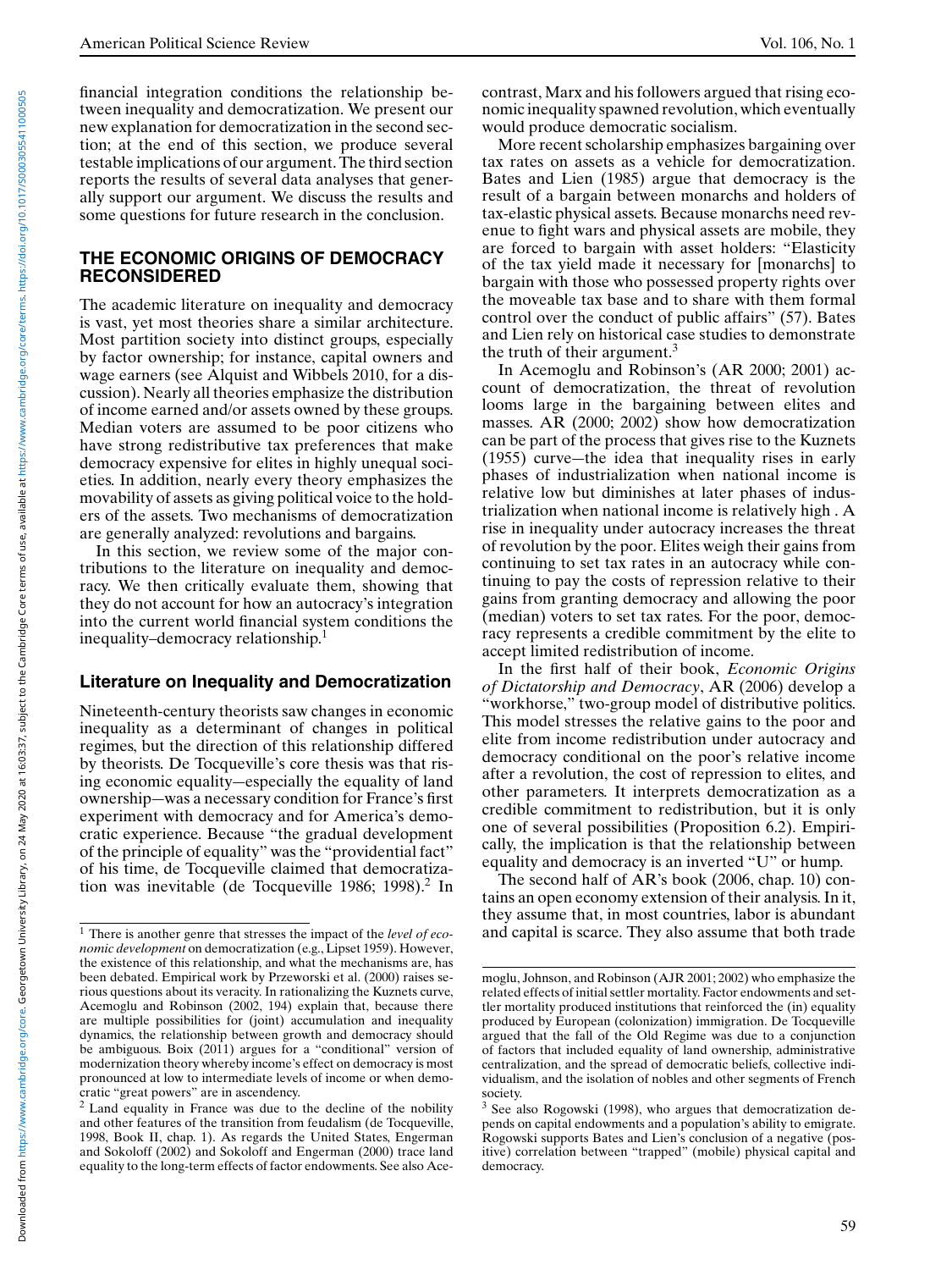and capital mobility produce global factor price equalization. The result is an increase in the income of the poor and, in turn, a reduction in the poor's (median voters') preferred tax rate. In this way, trade and financial liberalization produce a lower income loss to the rich relative to what they experience in a closed economy. This makes it more likely that the rich prefer democracy instead of autocracy and repression. However, AR are quick to add that the assumptions underlying their open economy models are controversial, especially the assumption that globalization reduces inequality (346).

Boix (2003) argues that the origins of democracy depend on the interaction of inequality and asset specificity. He defines asset specificity as the "cost of moving capital away from its country of origin"  $(3)$ .<sup>4</sup> An innovation in Boix's analysis is that he considers the possibility that the wealthy can earn income abroad. As in the Bates and Lien investigation, native elites have the ability to move some types of assets out of the political jurisdiction, depending on their "specificity." This possibility of asset exit constrains the ability of the poor to tax elites.

Inequality's effects on democratization are then contingent on the degree of asset specificity in an economy. By definition, in closed economies, the degree of specificity is high, and the threat of exit is therefore not credible. Boix (2003) gives land assets as an example. If, in this case, income is relatively equally distributed, Boix contends that the wealthy will agree to democratize, which is in contrast to the argument of AR but similar to that of de Tocqueville. If, in contrast, in this closed economy, income is unequally distributed, Boix's prediction is for autocracy. If the economy is open—asset specificity is low—the wealthy have an "exit option," which is what constrains the ability of the poor (median) voter to tax them. In this case, as in the Bates and Lien argument, democratization is the likely outcome: "The decline in the extent to which capital can be either taxed or expropriated as a result of its [specificity] fosters the emergence of a democratic regime" (12). Boix uses a combination of case studies and data analysis to support his arguments.

Recently, another work in this genre has appeared: Ansell and Samuels' (2010) "contractarian explanation" for democratization. Their argument is similar to that of Bates and Lien, but Ansell and Samuels distinguish land from industrial assets. They derive different expectations for how land (positive) and income (negative) equality affects democratization and use both case studies and data analysis to defend their thesis.

# **Critique**

Most existing analyses assume either a financially closed economy or an economy in which only some types of assets can exit. In addition, most do not include modern financial integration in the opportunities and constraints facing actors. For instance, it is only at the end of their article that Bates and Lien call for inclusion of capital inflows and outflows as an extension to what is otherwise a closed economy formal model.<sup>5</sup> Ansell and Samuels also assume a closed economy: They make no provision in their contractarian approach for the increased sales of land to foreigners and for the new forms of inequality that financial integration produces. Finally, the models in all the AR articles cited here as well as in the first half of their book assume the economy is closed. In these models and in their workhorse model, they assume that assets are owned only by native poor and native elites; there is no capital inflow and exit occurs only into "informal markets."

Boix's model and the model extension in the second part of AR's book do usefully recognize the possibility of capital or labor outflows. However, these models do not explain how the rise of international financial integration facilitates these flows or what are these flows' political implications.<sup>6</sup>

In view of the omission of global financial integration as an analytic consideration, it is not surprising that recent empirical investigations have produced mixed support for leading theories on the inequality– democracy relationship.<sup>7</sup> Boix's (2003) study covered regime transitions from 1950 to 1990; he found support for his arguments. Using data up through 2002, Houle (2009) recently tested the claims of Boix and AR. He used a dynamic probit model to predict transitions in Przeworski et al.'s (2000) measure of regime and used Rodriquez and Ortega's (2006) data to measure inequality. Houle's main finding is that inequality only affects democratic consolidation, not democratization: If there is any relationship between inequality and democracy, it is U-shaped, not hump-shaped (Houle 2009, 610, 615). Neither empirical investigation found support for the AR argument.

Houle (2009), however, makes no provision for financial openness in his empirical analysis, even though a test of Boix's theory would require some controls for capital mobility and the interaction between capital mobility and inequality. Several of the same design problems plague other recent tests such as those reported by Ansell and Samuels (2010).8

<sup>4</sup> Williamson (1981, 555) uses the term "asset specificity" to refer to whether a firm's costs or investments are specialized to a given transaction. Of the three sources of asset specificity that Williamson (1981) describes, "site specificity" comes closest to Boix's meaning regarding the costs of moving capital abroad. "Asset exportability" is another way to think of Boix's use of asset specificity. We follow Boix's use of asset specificity in this article.

 $\overline{5}$  Bates and Lien (1985, fn. 23) say that in medieval times, foreign asset holders had "no leverage" on the monarch.

 $6$  Boix (2003) emphasizes the importance of international relations such as the lack of empire and of regional peace. See especially chapter 6 and his reference to geographic insularity in chapter 3.

 $<sup>7</sup>$  Bates and Lien and AR rely on case studies to support their argu-</sup> ments. They never produce any statistical tests.

<sup>8</sup> Houle (2009) includes land and trade openness in his multiple imputation model but not in his explanatory model. The only variable in his explanatory model related to openness is oil exportation. With regard to the degree of economic globalization over time, Houle checks for robustness with his dynamic probit model with decade and regional dummies. Yet he draws no implications from the respective analyses about the impact of (changes in) financial openness. Ansell and Samuels (2010) make no explicit provision for financial openness in their data analysis.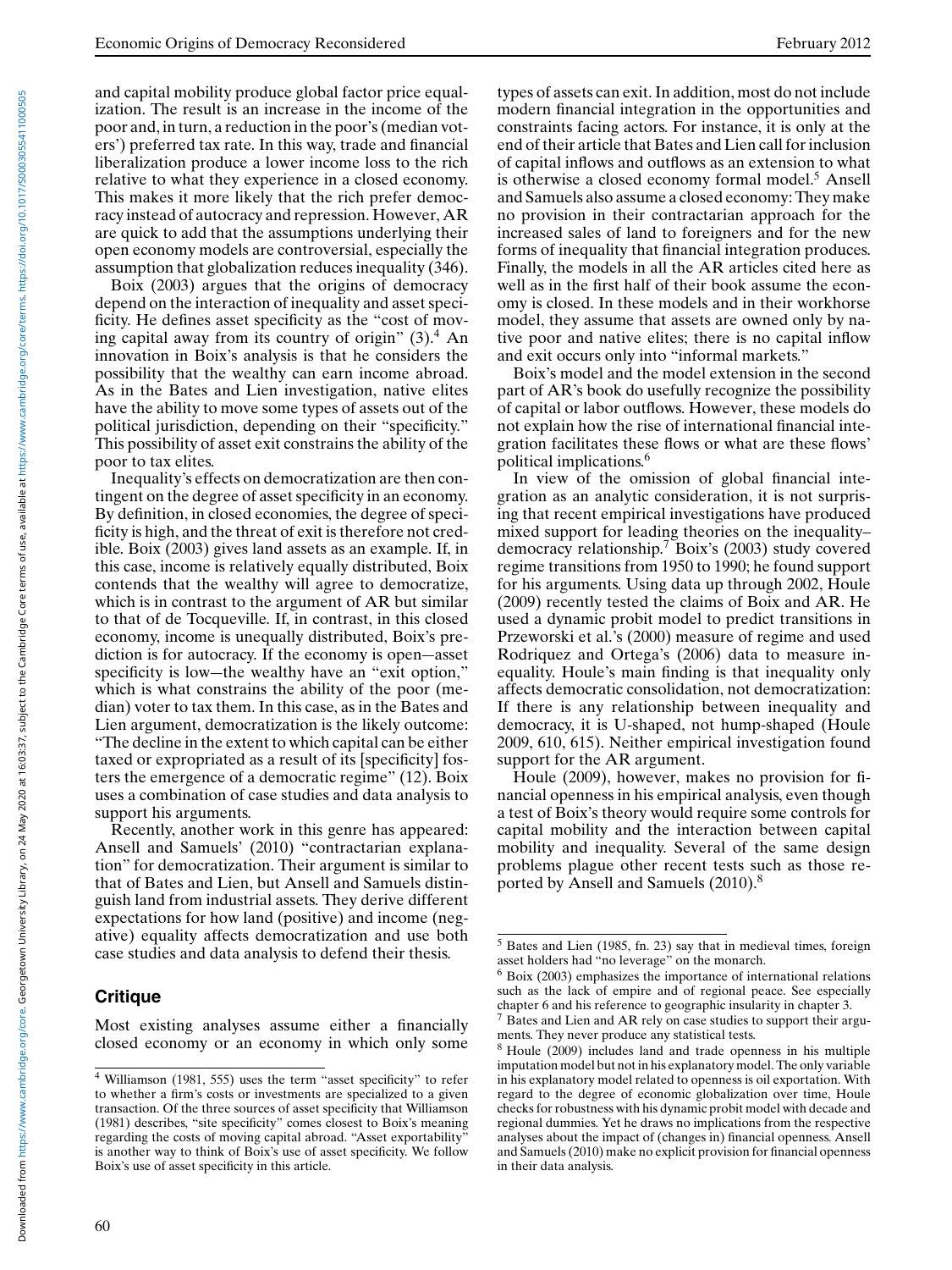For these reasons, we need a new account of the economic origins of democracy, an account that incorporates the effects of modern financial integration. We offer one in the next section.

#### **A NEW BARGAIN FOR DEMOCRATIZATION: THE EFFECTS OF FINANCIAL INTEGRATION**

#### **Overview**

A key insight in the Bates and Lien (1985) and Boix (2003) studies is that the ability of elites to move assets within and out of political jurisdictions strengthens their bargaining position over tax rates. Our argument builds on this insight, but applies it to financially integrated autocracies.

We contend that financial integration alters the calculus of autocratic elites in a way that makes democratization likely. It is through three mechanisms that financial integration ameliorates the adverse effect of inequality on the willingness of autocrats to democratize. First, financial integration gives domestic elites an incentive not only to exit the political jurisdiction but also to construct an internationally diversified portfolio. The diversified portfolio has higher returns than a domestic-only portfolio, which increases economic inequality. Second, the makeup of a country's capital stock—the identities of its owners and its value to those owners in an internationally diversified portfolio—changes with financial integration. Third, financial integration constrains, but does not eliminate, the ability of the median voter to tax capital income. We describe in greater detail later the workings of these mechanisms. Given these considerations, autocratic elites have less at stake regarding median voters' tax policy preferences under financial integration and less capacity to resist those policy preferences. In turn, median voters are able to capture some of the revenue they need to finance the production of public goods, but redistribution is constrained by financial integration. Hence the poor and the elite opt for democratization rather than for revolution or repression. This, we argue, is the new bargain that underlies democratization in the modern, financially integrated world economy. Empirically, the new bargain means that, as unequal autocracies move from financially closed to financially integrated economies, these autocracies will tend to democratize. Extant democracies will be unaffected by the new phase of world financial integration because they are based on the older, consolidated bargains that are already described in the literature.

### **International Portfolio Diversification and Democratization**

Modern portfolio theory sheds light on how international financial integration helps investors create more diversified portfolios and therefore higher levels of wealth with lower risk. Native investors lower their risks relative to returns by diversifying into foreign equities through two mechanisms. First, international

equity market price correlations are lower than intracountry, inter-industry equity price correlations. Second, international markets, by definition, have a bigger "investment opportunity set" (see Bekaert and Harvey 2000, Grubel 1968, and Quinn and Voth 2008, for discussions). The risk reduction achievable by a representative investor in the United States through investing in broadly based international portfolios compared to investing in, for example, the "core markets" of the United States, United Kingdom, Germany, and France was estimated to be 65% in 2000 (Goetzmann, Li, and Rouwenhorst 2005, 31). For an average U.S. investor between 1970 and 1994, the risk-adjusted return of an internationally diversified portfolio was 28% higher than that of a U.S.-only equity portfolio (DeSantis and Gerard 1997, 1907).

For native investors in a closed emerging economy, the potential returns from international portfolio diversification are much higher. As explained earlier, the asset price correlations internationally will be lower than the within-country asset correlations, and the investment opportunity set will be higher, offering domestic investors the opportunity to decrease risk and increase return. With liberalization of capital account outflows and the international diversification it allows, the domestic investor is able to ensure that his or her assets are not too "specific" (or, more correctly, are not too idiosyncratic in risk; see Bechtel 2009, for a discussion of several types of investment risks).

Earlier studies emphasized the threat of asset exit or "asset elasticity" if rulers either adopt unfavorable policies or fail to commit credibly to favorable policies through democratic reforms. What is new in our argument is that modern portfolio theory recommends international diversification, even in a context in which governments have adopted policies favorable to holders of mobile assets. Exit is the rational investment strategy, not only a response to confiscatory taxation or deleterious policies.

The incentives for international diversification of elite assets have two political implications. First, international diversification lessens the threat to the autocratic elite from democratization and, more specifically, from the redistribution of capital income. Second, by design, portfolio diversification decreases the concentration of assets held by the native elite in their home economy. Moreover, with decreased elite asset ownership concentration comes a likely decrease in the elite's ability to solve "collective action" problems. Among these collective action problems are repression of democracy and control of tax rates. That is, with greater dispersion of asset ownership, free riding in bearing the costs of maintaining autocratic rule is likely to increase.<sup>9</sup>

These two political implications will influence only autocratic democratizations and will not be associated with democratic reversals. The costs to an elite of

<sup>&</sup>lt;sup>9</sup> Put another way, the elite capacity for solving collective action problems should not be assumed, because each investor can construct his or her own international portfolio. On the problems of collective action in general see Keefer 2009.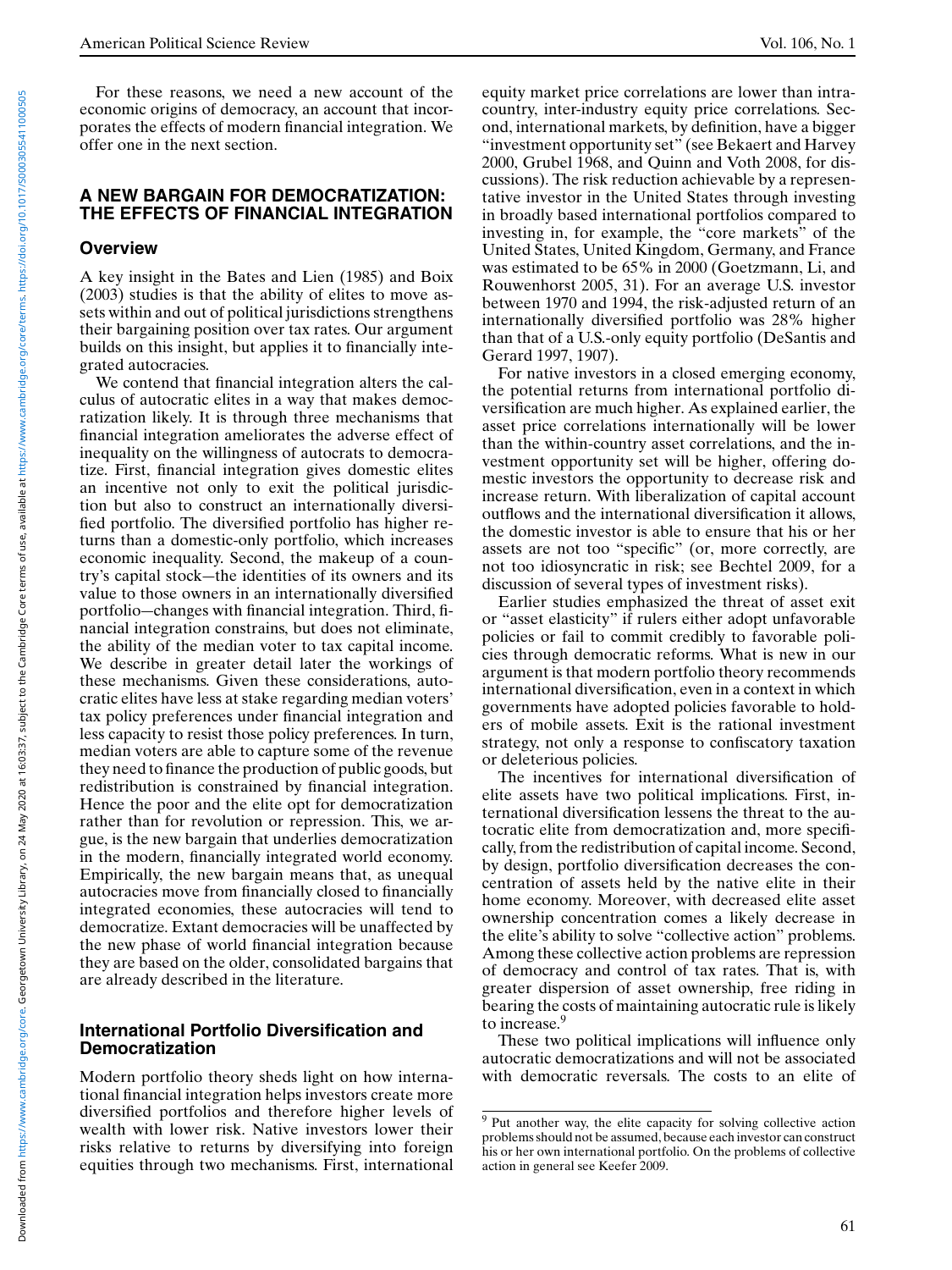organizing to reverse democratization are higher than the costs of maintaining an existing autocratic regime. Given that the forces we identify lessen elite stakes in, and organizing capabilities around, political action, the more costly task of reversing democratization will occur infrequently.

#### **Financial Integration and the Changed Nature of Capital Assets in Autocratic Countries**

Paradoxically, when a country with immobile or illiquid assets liberalizes inward capital account transactions, specific assets (or those that have idiosyncratic risks that are uncorrelated with returns in global capital markets) become valuable to foreign investors as components of their global, diversified portfolio. This is because, as explained earlier, the aims of international investors are to diversify risk both by investing in assets whose prices do not co-move with international prices and by expanding their investment opportunity set; (see Dellas and Hess 2005, for a discussion of stock market synchronization increasing with increasing liquidity and depth equity markets). As Goetzmann, Li, and Rouwenhorst (2005, 1) note, "the benefits from diversification rely increasingly on investment in emerging markets," which contain assets with more idiosyncratic risk. They show that "the risk reduction from diversifying across all markets is more than double the risk reduction that can be achieved by diversifying across the core [United States, United Kingdom, Germany, and France] markets only" (31).

Capital account openness changes the meaning and economic value of asset specificity. Assets that previously were nonredeployable or immobile are now globally traded in world financial markets. In this way, capital assets—*including land*—are no longer "specific" in the same way as in the past. Owners of land are able to sell property rights to foreigners seeking diversified portfolios. In turn, these foreigners can trade property rights in secondary markets; with the proceeds from these sales, former (native) landowners are able to purchase new, often highly liquid assets in foreign markets. For these reasons, contrary to the arguments in Ansell and Samuels, the distinction between land and other assets dissolves in a context of international financial integration.<sup>10</sup>

For example, through American Depositary Receipts, Global Depositary Receipts, and other instruments, Argentine landowners now can sell their assets to overseas investors in international equity markets, retain the proceeds from those sales, and buy international assets. Of the public offerings in the American Depositary Receipt (ADR) markets by industry through 2008, nearly 35% of the \$175 billion in offerings sold outside home countries were in socalled fixed or immobile industries such as mining and agriculture.11 Of the \$6.5 trillion in market capitalization value for the top 15 emerging markets, nearly 25% of the value of those markets traded in New York and not in the home market.<sup>12</sup> In addition to these markets, international investors are buying and leasing immobile assets such as large tracts of land in Africa, Central Europe, and other parts of the world.<sup>13</sup> Prior to these developments in international financial markets (roughly before 1980), elites in underdeveloped countries had limited ability to convert domestic assets into fungible overseas assets. Financial openness—the ability to exit a country's economy, without the corresponding capability to diversify portfolios and engage in asset swaps—was of limited benefit to autocratic elites.

Through domestic asset sales to foreigners, native capital owners accrue large earnings, which increase inequality between native poor and native elites. Empirical studies show this positive correlation between inequality and financial openness. Financial globalization is a robust correlate of rising income inequality in a cross-section of countries examined in Quinn (1997). Claessens and Perotti (2007) show that financial liberalization's benefits are highly skewed in favor of small groups of elites, especially in developing countries. Jaumotte, Lall, and Papgeorgiou (2008) find that, although trade has the effect of reducing income inequality, inward foreign direct investment (FDI) flows increase income inequality (cf. AR 2006, chap. 10, sect. 5.1). A study in 2008 by the International Labor Organization (ILO) also documents the correlation between rising income inequality and stock of FDI (ILO 2008). With an increase in wealth from capital asset sales comes an increased incentive for further international diversification by the native elite.<sup>14</sup>

### **Exchange of Assets and Exchange of Political Risks**

In a sense, native elites in a financially closed economy are holders of a highly undiversified investment portfolio with undiversified political risk. After financial integration, native elites are able to form internationally diversified portfolios, which diversify their political

<sup>&</sup>lt;sup>10</sup> Historically, land is taken as the best example of a purely specific asset. For instance, see the discussions in Ziblatt (2008) and Busch and Reinhardt (2005, esp. 715). See also Rogowski's (1998, 53–55) discussion of the implications of assets being nonredeployable. Land remains "nonredeployable" in the physical sense in that it cannot be moved. However, ownership rights to this land can be transferred to and *among* foreign elites. As we explain, this changes the calculus of the poor and asset holders and, in turn, produces a new bargain for democratization.

<sup>&</sup>lt;sup>11</sup> Calculations based on data from Bank of New York Mellon (2009), Compustat (2009), and Standard and Poor's (2009).

 $12$  Ibid.

<sup>13</sup> *The Economist* (May 21 2009) calls this "Outsourcing's Third Wave." See also Barrionuevo (2011) on Chinese land purchases and leasing in Brazil.

 $14$  See also Figini and Görg (2006), who show initial rises in wage inequality from inward FDI in emerging markets. They argue that FDI owners pay a premium for high-skilled workers relative to unskilled workers. As the number of unskilled workers diminishes, wage inequality from FDI should diminish. They report some evidence that, after FDI in Irish manufacturing, wage inequality initially rises, with a decrease in wage inequality many years later as unskilled labor disappears or is transformed.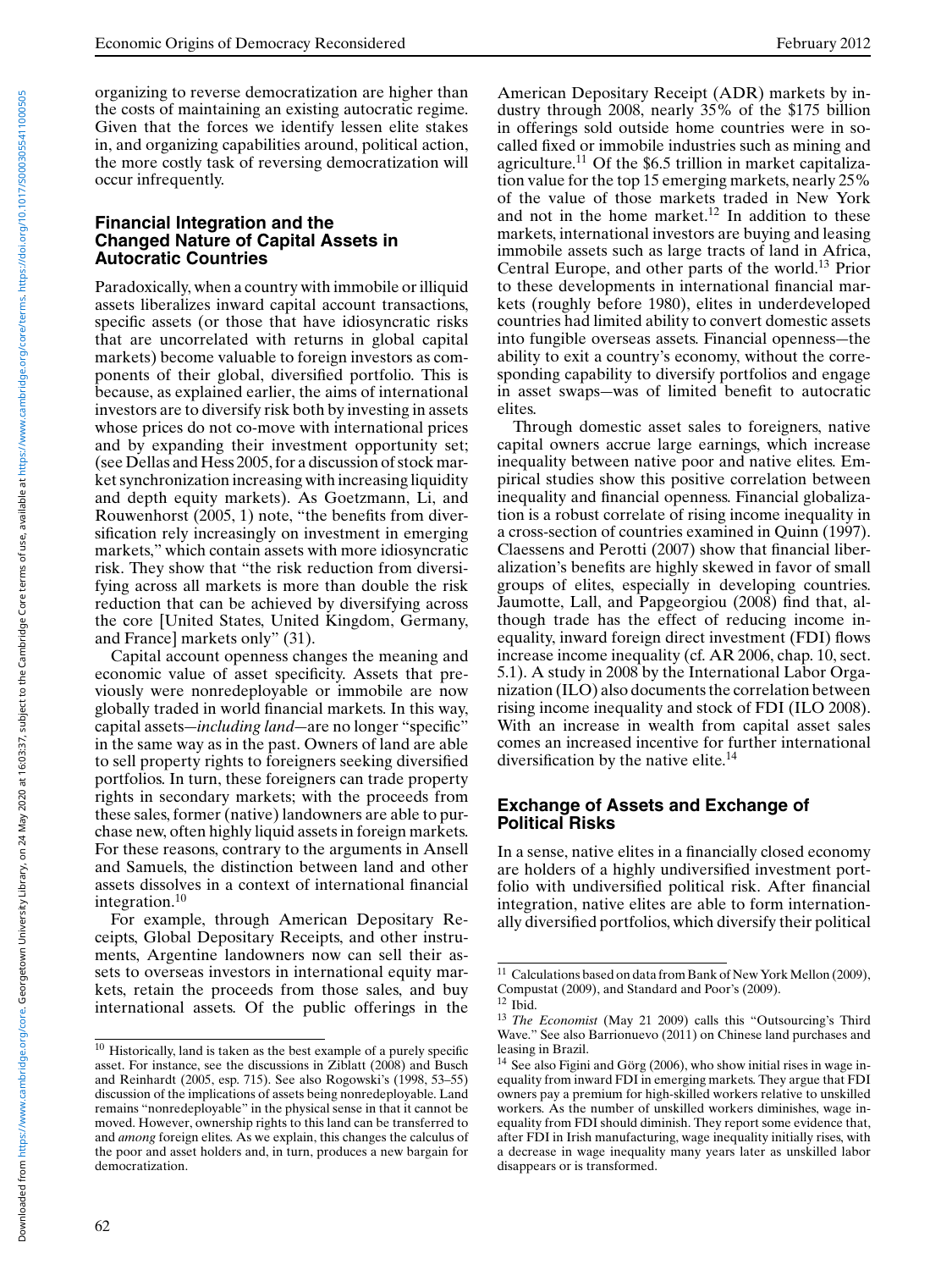

risk. Apart from a few core countries (e.g., the United States), the economic risks inherent in any one investment market are therefore small, and the stakes of the foreign elite in the politics of any given country are correspondingly diminished.

In these ways, modern financial integration potentially has much more complex effects on democratization than the exit option described in the literature on the economic origins of democracy. For one, modern portfolio theory recommends international diversification (or exit) even in cases where governments adopt '"virtuous" domestic policies and institutions. For another, the identity of holders of domestic assets changes: Both foreign and native elites hold these assets. And foreign investors holding diversified portfolios are less likely to respond in politically repressive ways to unfavorable domestic tax policies than the undiversified native holders of immobile assets in closed economies. International investors simply will not invest, which constrains the tax rate that can be imposed.

### **Financial Globalization, Capital Taxation, and Democracy**

Many political scientists and economists argue that capital taxation in smaller economies with open capital accounts is difficult to sustain; such taxation is prone to a "race to the bottom" (for models see Devereux, Lockwood, and Redoano 2007, and Tanzi 1995; see Haufler 2001, for a review). For example, the predicted effect of open capital accounts models is that a government's revenue from capital taxation disappears, even if it persists in maintaining tax rates. Note also that AR's open economy extension (2006, 339) assumes that capital inflows and outflows either are not taxed or are taxed at a relatively low rate. Paradoxically, in this model, the unsustainability of high levels of taxation on mobile capital with open capital accounts is good for democratization. In the AR extension, capital inflows increase wages, making the income of the median voter higher, and therefore, ceteris paribus, reducing the redistributive pressures on elites: Democracy becomes less costly.

It is difficult to think of an argument in international political economy research that is more at odds with the observed behavior of governments. Consider Figure 1.<sup>15</sup> It reports OECD corporate tax collections and rates for 1970 and 2005, both years of world

<sup>15</sup> We use corporate capital taxation (revenue and rates) as our proxy for capital taxation. Data on corporate taxation is reliable, in contrast to data for the more general category, "capital" taxation. What constitutes "capital" income varies extensively cross-nationally in contrast to corporate income.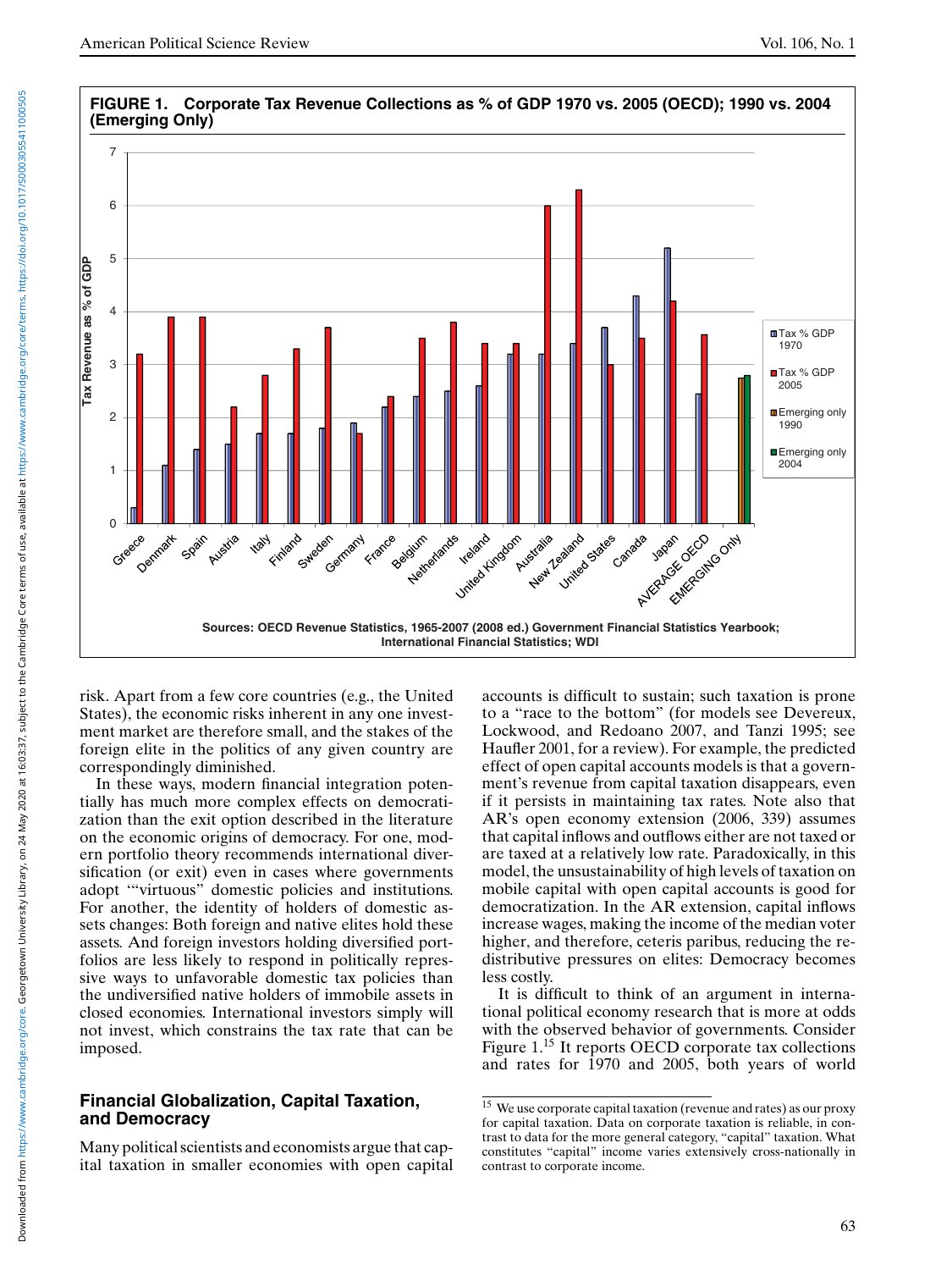business cycle expansion.<sup>16</sup> For the average OECD country, corporate tax revenues as a percentage of GDP *rose* in those 35 years from 2.5% to 3.6% of GDP.<sup>17</sup> The 35 years between 1970 and 2005 were a period of financial globalization among OECD countries, with no significant capital controls remaining by 2005. Top corporate tax rates fell on average during the same period. However, the tax base was broadened through reductions in investment incentives and other deductions, which contributed to the steep rise in corporate tax collections.<sup>18</sup> Emerging market corporate tax collections circa 2005 have grown modestly, in contrast to tax collections for OECD member countries, yet the respective governments' capital tax collections have remained relatively stable.

Addressing the discrepancy between theory and evidence, Plümper, Troeger, and Winner (2009) argue that fiscal rules and equity norms (measured by Gini coefficients) put upward pressure on capital tax rates and revenue. Their results confirm that countries with open capital accounts do not converge on capital tax policies. These findings are consistent with the "system of constraints" results in Swank and Steinmo (2002) and the "tournament" model in Basinger and Hallerberg (2004). (See also Hays 2003.) Governments, although not free in these analyses to tax capital at confiscatory rates, are able to capture income from capital taxation under conditions of capital account openness. Financial integration thus does not eliminate the tax burden on capital. The foreign capital that flows into and out of countries is taxable, although usually not at rates higher than those in the United States and major OECD countries.<sup>19</sup> The poor (median) voter therefore has some possibility to choose a tax rate that allows for some redistribution and production of some public goods.

# **Implications**

As AR in their extension, Boix, and others argue, the open economy linkage between inequality and autocracy is likely to differ from the relationship in a closed economy. Where our argument differs is that we contend that modern financial integration allows for portfolio diversification by holders of domestic assets, which includes exchanging of assets with foreigners, who also hold diversified international portfolios. This swapping of assets mitigates the risks of adverse political events, such as confiscatory tax policies, for both native and foreign elites. In this way, financial integration limits the risk of democratization to autocratic elites in highly unequal societies.

We predict the greatest increase in democratization for financially open, unequal autocracies. In this context, the native rich have little to gain from resisting democratization because they can diversify their assets. Incoming international (diversified) investors are unlikely and unable to resist democracy to the same degree as their counterparts in financially closed economies (native elites with internationally undiversified portfolios). The dispersion of asset ownership implies a diminished interest by domestic elites in domestic politics and a lower capacity for collective action regarding its policies and institutions. Because capital asset taxation of foreign and native asset holders is still partly feasible, the poor (median voters) will opt for democratization rather than revolution. Therefore, overall, the prospects for democratization are brighter in financially open economies with high inequality than in financially closed economies with high inequality. Hence, the new phase of financial integration links high levels of inequality in open autocracies with democratization.

In sum, our causal chain is as follows (see Implications 1, 2, and 3). Domestic financial openness with high levels of international financial integration produces portfolio diversification by native elites with resulting increased domestic inequality. This diversification reduces the autocratic elites' stake in domestic tax policies and their capacity for collective action. Financial openness with financial integration, in turn, reduces the median voter's preferred tax rate to somewhere between "safe haven" and the global average tax rate but still sufficient to make democratization more attractive than revolution. Therefore democracy results in less net redistribution than in the financially closed economy, and elite repression is less attractive in the financially open than in the closed case. Hence there is a greater probability of transition to democracy in financially integrated autocratic economies with high degrees of income inequality in comparison to unequal financially closed autocracies. (See Implications 1, 2, and 3 on the next page).

# **EMPIRICAL TESTS OF OUR PROPOSITIONS**

#### **Data and Measures**

*Democracy.* Our core dependent variable in this investigation is change in democracy, which we measure by using both Polity IV and Regime from 1955–2004.

<sup>16</sup> Because taxation is frequently countercyclical, controlling for stages of the business cycle is important in analysis over time. Both 1970 and 2005 were part of peak world business cycles with world growth averaging 5% both years. See IMF, *World Economic Outlook*, April 2007, p. 1.

<sup>&</sup>lt;sup>17</sup> The United States, Canada, and Japan had the highest percentages of corporate tax collections in 1970. In these three cases, the 2005 percentage collections are somewhat lower than in 1970. In the United States, corporate efforts at tax shielding have played a role in decreasing collections (Desai and Dharmapala 2010). In Japan, a decade of economic stagnation has eroded corporate profitability. Canadian corporate tax rates have decreased from early levels. See OECD National Accounts 2010.

<sup>&</sup>lt;sup>18</sup> See Devereux, Griffith, and Klemm 2002, for a review of the policy debate around cutting top tax rates while "tax-base broadening." See also Swank and Steinmo 2002.

<sup>&</sup>lt;sup>19</sup> The United States taxes the income of U.S. residents regardless of the geographic origin of the income stream. It generally credits U.S. residents for taxes paid in other countries (if the United States and the country in question have a tax treaty). The United States then collects the residual taxes not paid to the foreign government. This creates an incentive for countries to maintain tax rates of capital and personal income somewhat below the U.S. rates.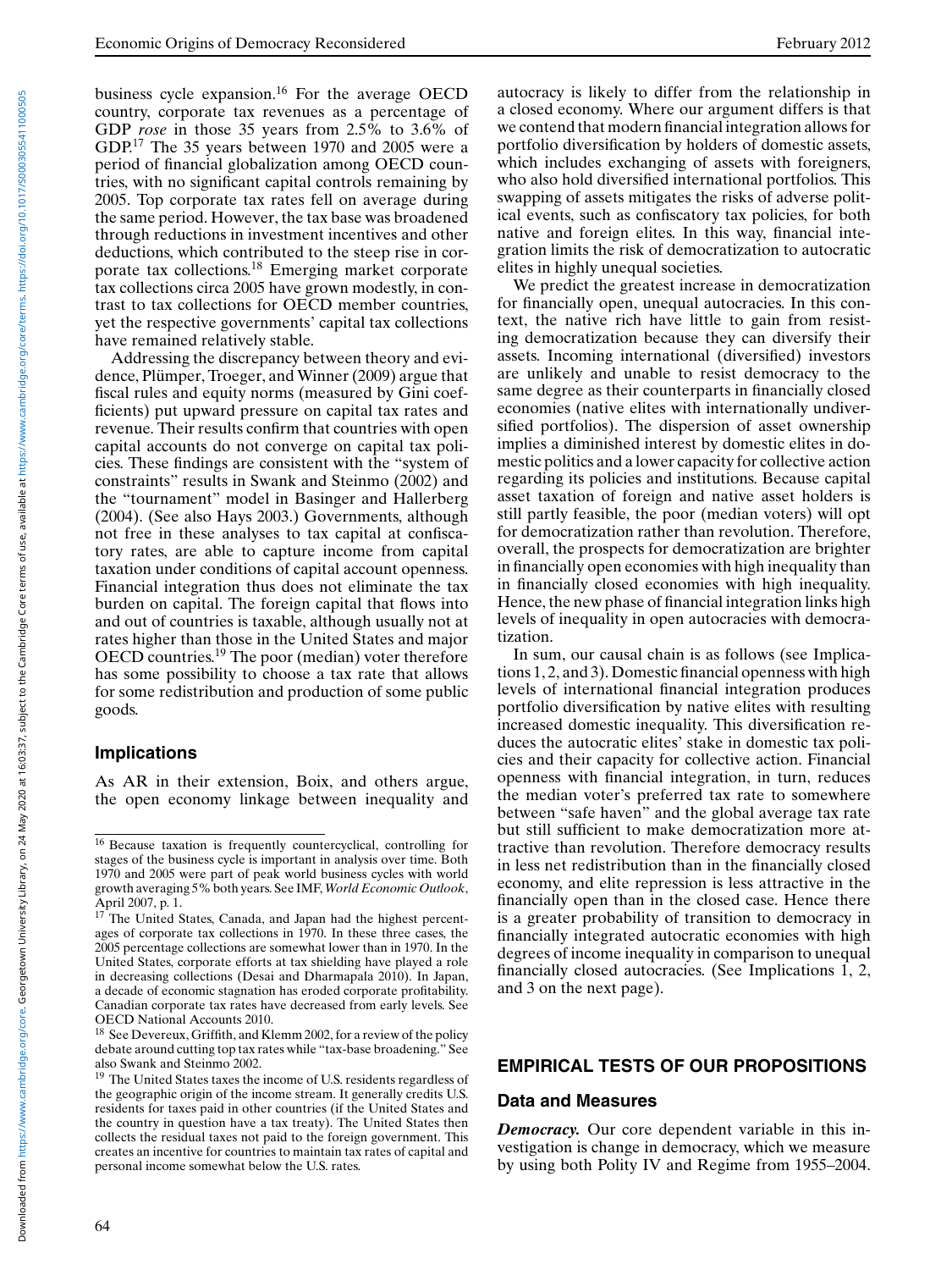| Implication 1 | In unequal autocracies, increasing<br>financial openness conditions the effects<br>of income distribution; under conditions<br>of financial openness, income inequality<br>will be positively associated with |
|---------------|---------------------------------------------------------------------------------------------------------------------------------------------------------------------------------------------------------------|
|               | democratization.                                                                                                                                                                                              |
| Implication 2 | For autocracies in general, greater<br>integration into global financial markets<br>will be positively associated with<br>democratization.                                                                    |
| Implication 3 | Neither of the relationships in Implications<br>1 and 2 will hold in existing democracies<br>because the financial forces at work will                                                                        |

democratic bargains.

not lead to a reversal of previous

(The latter measure now is also known as  $DD^{20}$ ) We estimate models using both measures to demonstrate robustness of our results. In using the 21-point Polity measure, we allow for both minor and major changes in democratic institutions. In using the dichotomous Regime variable, we focus on large changes in political institutions. For reasons explained later in this section and in the Appendix, we use five-year panels. For these panels, change in Regime is transformed into an interval variable with values ranging between -1 and 1; change in Regime represents the difference in fiveyear average values of DD for each country. A positive value of change in Regime thus indicates greater levels of democratization. We show later that the choice of the democracy indicator does not change our results.

An important question is whether the effects we propose are found for autocracies that are democratizing (or retreating deeper into autocracy) or for democracies that are consolidating (or reversing into autocracies). Boix (2003) also distinguishes between these two types of cases in his empirical estimations. We follow the Polity coders and treat countries with combined average Polity scores of 6 and higher in the five-year period prior to the period studied as democracies; we treat countries with Polity scores lower than 6 as autocracies.

*Inequality.* Cross-national inequality indicators are plagued by measurement difficulties. We use a single indicator of inequality for each country, a Gini coefficient,<sup>21</sup> based on three standard data sets: Deininger and Squires (D&S; 1996), Milanovic (2005), and United Nations University-WIDER's World Income Inequality Database (WIID; 2008). Because the D&S and WIID data contain information from various sources using diverse methods on diverse populations, they must be adjusted before using them in crossnational, time-series analyses.22 The Milanovic data are

comparable across time and space, but are limited in time to at most three observations per country.

Dollar and Kraay (DK; 2002) develop a method for turning these different Gini measures into a single indicator that can be used in comparative research. We use their transformation algorithm for this purpose. In the appendix we explain in more detail how this is done and why, in the end, our measure of income inequality is sounder than that used by Houle (2009) and others.

*Financial Integration.* Our measures of financial integration are based on work by Quinn (1997) and Quinn and Toyoda (2007). *CAPITAL* is the main element of capital account openness created from the text published in the International Monetary Fund's *Annual Report on Exchange Arrangements and Exchange Restrictions.* The indicator is an index for a government's policy stance toward capital account liberalization; it is scaled 0–100. Global and regional averages of capital account openness are also calculated based on CAPITAL (see the Appendix for further details).

In our critique of the literature we emphasized the difference between the effects of a threat of exit of the native elites' mobile assets and the effects of native and foreign elites' portfolio management. We argue that the threat of exit is credible now because (a) global financial markets are much more fully developed than in the past and (b) foreign elites seek to exchange assets (risks) with native elites. To capture this part of our argument, we create an interaction term between the indicator of liberalization of capital account openness and the indicator of global liberalization of capital. This indicator is a proxy for the native elites' capacity for portfolio diversification. We expect the interaction term to have a positive and statistically significant coefficient, which implies that higher domestic financial openness in the context of increased global financial openness allows for increased portfolio diversification, with its attendant effects on democratic prospects in autocracies (see the Appendix for more details).

One additional, influential binary indicator of financial integration is Bekaert, Harvey, and Lundblad's (2005) *EQUITY* measure. It dates equity liberalization episodes for 95 countries from 1980 to 1999. The measure takes the value of "0" before the date of financial liberalization and "1" after it. The data are based on Bekaert and Harvey's (2004) *A Chronology of Important Financial, Economic and Political Events in Emerging Markets*. EQUITY indicates the first date from which nonresidents are able to conduct transactions frequently in a country's equity market through initial ADR listings. In a sense, EQUITY can be considered an early indicator of a country's financial integration into world markets. We use it as an alternative to CAPITAL to test the robustness of our results.<sup>23</sup>

*Panels.* Finally, we use five-year average panels instead of annual observations because our argument

 $^{20}$  Polity IV is from Marshall, Jaggers and Gurr (2011. Regime is from Przeworski et al. 2000, updated in Cheibub, Ghandi, and Vreeland (2009).

 $21$  Gini coefficients are a way of measuring a nation's income inequality. They are scaled between 0–100 and measure the dispersion of income, with high values indicating higher inequality.

<sup>22</sup> The main differences are whether surveys measure income or expenditure, households or individuals, and are net of taxes and transfers or are gross income. We use Gini indicators that are

<sup>(</sup>a) national in origin, (b) rated as having a WIID quality of at least "3," and (c) where possible, consistent by methodology within country.

<sup>&</sup>lt;sup>23</sup> EQUITY contains no information about Soviet Bloc or former Soviet Bloc countries.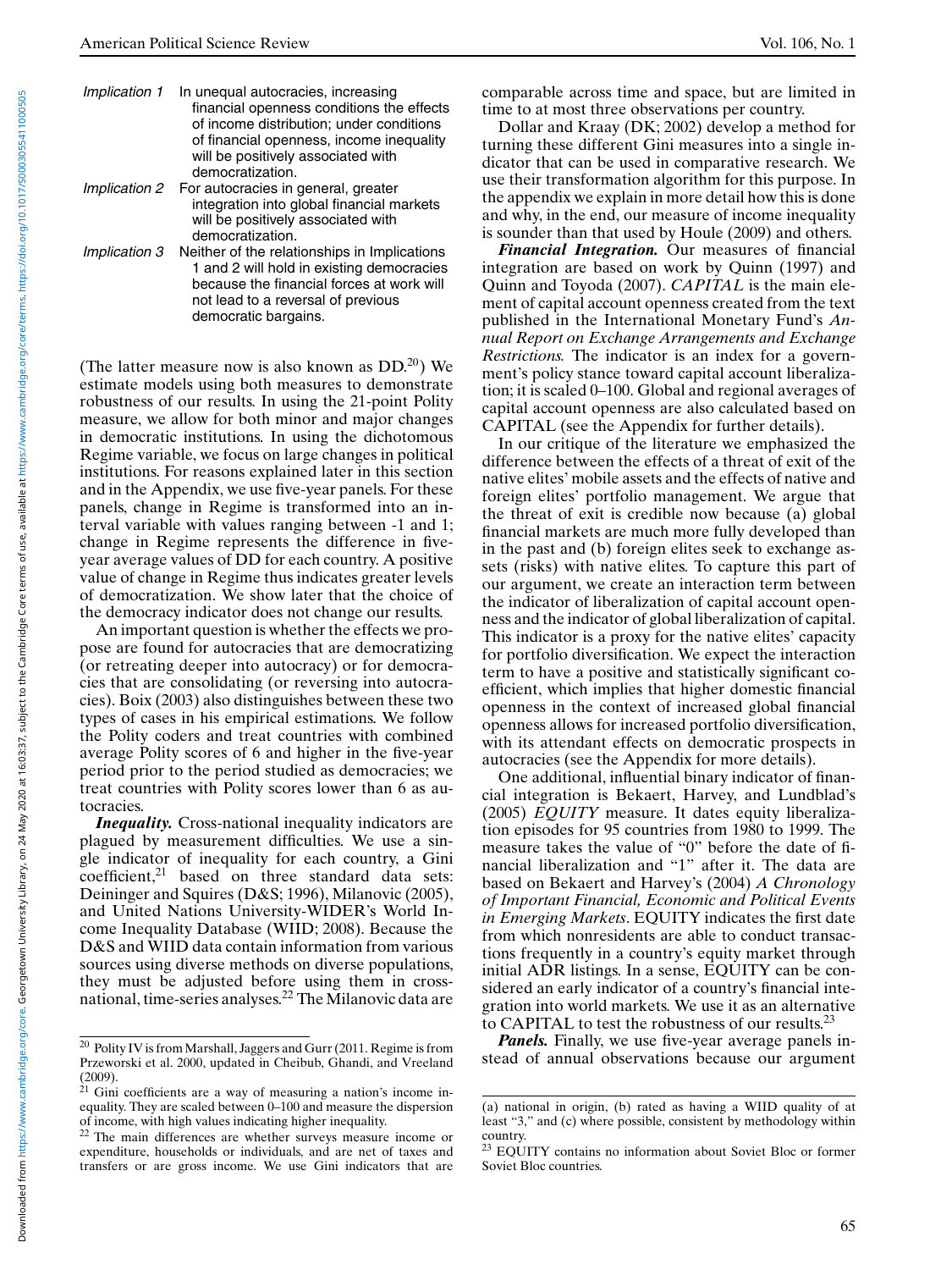is that changes in inequality have effects on democratic institutions in periods longer than a year. We also use five- year averages because of the uncertainty in measurement caused by economic fluctuations. Economic cycles are usually accounted for in the economics and finance literature using five-year averages (because business cycles are normally three to five years in duration; see Beck and Levine 2004). In addition, we use economic variables as controls (see later discussion), which are drawn from the Penn World Tables (Heston, Summers, and Aten 2006).

Measurement error and measurement frequency also affect the inequality, democracy, and financial integration variables. Our use of five-year averages addresses these problems. Inequality data are rarely measured on an annual basis in most countries in our sample, thus creating significant structural breaks in the annual data series. $24$  The annual Polity data during revolutionary or coup episodes lasting more than a year are scored with "interruption" codes, leaving investigators the choice of interpolating the Polity scores, omitting the data in question, or averaging over a longer period of time (see the discussion in the Appendix). The financial integration variables are point-in-time variables (as of December 31 of a given year for CAPITAL and a single date in time for EQUITY). Averaging over five years reduces measurement error while allowing for an estimation of long-run effects. Our specifications use five-year nonoverlapping measures, with the units denoted by  $i = 1, 2, \ldots, x$  and the index *s* representing five-year intervals, starting at 1955–59 and continuing onward. For instance, *Democracy*<sub>is</sub> for the  $s = 1985-$ 89 period is analyzed using data for the independent variables from the  $s - 1 = 1980-84$  period.

#### **Models and Methods**

In this investigation, we are interested in analyzing the separate and joint effects of financial integration and income inequality on democratization. Pooled, crosssection, time-series (PCSTS) models are useful for this purpose because the variation in the dependent variables comes from both the dynamic and cross-sectional factors.

Political economists such as Acemoglu, Johnson, Robinson, and Yared (2008; hereafter AJRY) estimate a simple model with country and time-fixed effects, with Polity levels as the dependent variable. They add the key variable of interest in their investigation (in that case, log of income, lagged once). We adapt their model, adding inequality and inequality squared as the key independent variables conditioned on levels of financial integration. To be more specific, on the basis

of our argument and its implications, we add to our statistical specification financial integration measures and interaction terms between income inequality and financial integration. We find, as AJRY (2008) do, persistent serial correlation in some models. We overcome the serial correlation by estimating the dependent variable in changes and by amending the AJRY model with additional lags of the level of the dependent variable where appropriate (see also Barro 1999). Because we include lagged levels of the dependent variable on the right side of our equation, we no longer include fixed effects (because the inclusion of unit effects induces serial correlation due to the correlation between the unit effects and the lagged dependent variables). Despite the dynamic nature of our functional form, we focus on marginal effects in the next five-year period.

We used this simple AJRY model to explore the potentially nonlinear relationship derived in AR between inequality and democratization. A hump-shaped relationship, as derived by AR in their Corollary 6.1, implies that intermediate levels of inequality facilitate democratization and higher or lower levels impede democracy. This relationship will appear as a statistically significant positive coefficient on the level of Gini and a statistically significant negative coefficient on Gini squared. A U-shaped relationship between the two variables, as possibly found in Houle 2009, would have the opposite and statistically significant signs on the respective coefficients. Contrary to AR's Corollary 6.1, this U-shaped relationship implies that low and high levels of income inequality facilitate democratization. A linear relationship is indicated when the coefficient on the squared inequality measure is not statistically significant, and the coefficient on the base (level) inequality measure is statistically significant when the quadratic term is omitted.

Our argument is that, once we include financial integration's effects, high levels of inequality will be associated with autocratic political reform. The "right-side" of the AR hump will shift up.

Our base model is:

 $\triangle Democrac{y_{i,s}} = \beta_0 + \beta_1(Democrac{y_{i,s-1}})$  $+ \beta_2(Democracy_{i,s-2}) + \beta_3(GINI_{i,s-1}) + \beta_4(GINI_{i,s-1}^2)$  $+ \beta_5(Capital_{i,s-1}) + \beta_6(GINI_{i,s-1}^*Capital_{i,s-1})$  $+ \beta_7(GINl_{i,s-1}^2^* \text{Capital}_{i,s-1}) + \varepsilon_{i,s} \quad i = 1, 2, ..., 91.$ 

The conditioning effects of financial integration are embodied in the coefficients  $\beta_6$  and  $\beta_7$ ; these coefficients test Implications 1 and 2. In some models, we substitute the EQUITY measure for CAPITAL. (The procedures for establishing the main effects and the confidence intervals are discussed in the methods section of the Appendix.)

To produce a test of Implication 2, we create an interaction for the financial integration of a domestic economy in world markets: CAPITAL*i,s*<sup>∗</sup> *Global\_CAPITAL* $\sum_{i}$ *j<sub>-i</sub>*,*s*. (See the data section of the appendix for a description of the construction of the

 $24$  In addition, to address serial correlation problems, scholars like Acemoglu, Johnson, Robinson, and Yared (2008) use five-year panels with a variable's value in the initial year representing the value for the panel: X in 2000 representing the values for X for 2000–2004, for example. Unfortunately, we cannot implement this strategy because of the paucity of inequality data. As we explain later, we are able to address the serial correlation problems through additional lags of the dependent variable or through instrumental variable regressions (or both).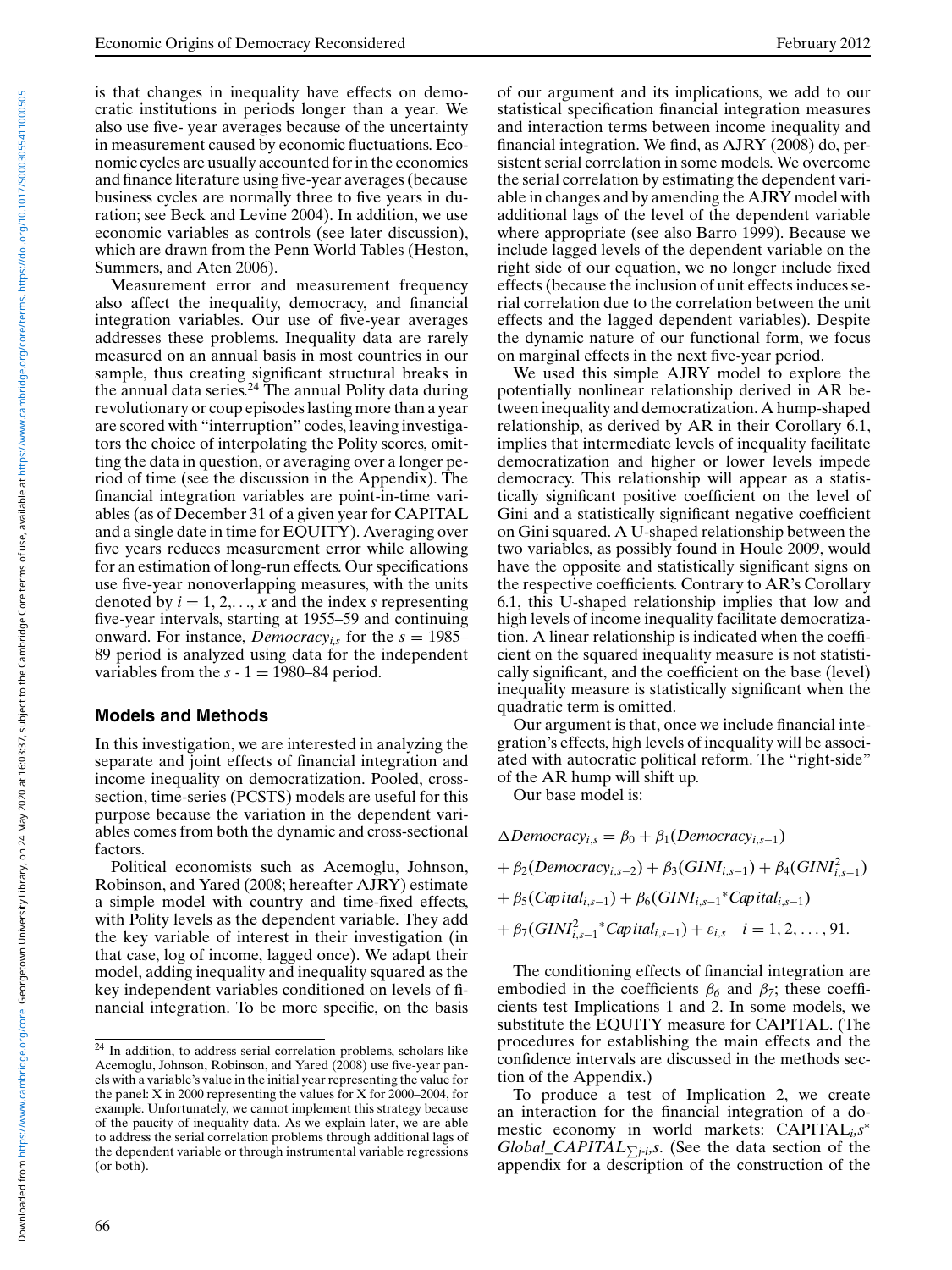variables.) We predict that the easing of restrictions on an autocratic elite's ability to construct diversified portfolios increases the likelihood of democratization, which implies a positive and statistically significant coefficient on this interaction term. In regard to Implication 3, our argument suggests that only autocracies will be affected by financial integration. We therefore separately analyze autocracies and democracies.

AR (2006, 338–42) argue that "Capital\_In" and "Capital\_Out" (their terms) potentially have different effects on inequality and therefore on the transition to democracy. CAPITAL distinguishes between restrictions on residents and nonresidents, which correspond to restrictions on capital outflows *(CAPITAL\_Out)* and inflows *(CAPITAL\_In)*, respectively (see IMF 1993, 80–81).<sup>25</sup> Indicators for a country's restrictions on inflows and outflow are created, as are global averages of the indicators (see the Appendix for details). The interaction term between the indicator of liberalization of resident exports of capital and the indicator of global liberalization of capital imports is a proxy for the native elite's capacity for diversification. We expect a positive and statistically significant coefficient on the interaction term, which implies that an elite's ability to export capital into world markets is associated with democratic reforms.

Recent scholarship stresses the importance of investigating and controlling for unobserved cross-sectional or spatial correlation in time-series panel studies; (see, for instance, Franzese and Hays 2007). Gleditsch and Ward (2006) find that a country's prospects for democracy are influenced by regional forces, as measured by regional averages for democracy. To assess the influence of the behavior of regional neighbors, we compute the average level of democracy for a given country's region (removing the value for that country).26 We also add an indicator for a region's integration into world financial markets by computing the country's regional average for capital account openness (net of that country), as well as another indicator of global trends in financial openness. Still another source of spatial correlation is a country's inclusion into the Soviet Bloc. We include a 0, 1 indicator of Soviet Bloc membership. We add this additional information to the base model.

We begin with ordinary least squares (OLS) estimations. OLS estimations are potentially plagued by methodological problems, including the explanatory variables being correlated with the error term. One reason for this correlation may be that democracy and economic inequality are endogenous, which potentially

biases the estimates. To address the biases introduced by the possible correlation between the right-hand side variables and the error term, we also use the generalized method of moments (GMM) estimation method of Blundell and Bond (1998); it is the same estimator used by Eichengreen and Leblang (2003), Milner and Mukherjee (2009), and Quinn and Toyoda (2007), among others. The validity of the instruments is assessed through the Sargan test.<sup>27</sup> (Details of the GMM model and estimation procedures are found in the methods section of the Appendix.)

To control for the possible influence of economic variables on democracy, we add some standard variables to the GMM model. These include growth in purchasing power parity (PPP) adjusted per capita income and log of levels of investment (as a share of GDP), as used in Boix (2003). To distinguish between trade effects and financial globalization effects, we add the log of levels of trade openness (imports  $+$  exports as a percentage of gross domestic product [GDP]).28 To control for the separate effects of domestic investment, we add an indicator of investment as a percentage of a country's GDP.

#### **Results**

As explained earlier, we test the implications of our argument with multiple measures and estimators of democracy and of financial integration. To streamline the discussion, we focus first on the results for the change in Polity measure, two measures of financial integration, and OLS estimation. Then, to establish the robustness of our findings, we report the results for an alternative measure of democratization, change in Regime, and GMM estimations.

#### **Inequality, Democracy, and Financial Integration**

We begin with the results that are most similar to what has appeared in the literature: The simple full sample results from the base model without interaction variables, but with the financial openness measures: See Models 1.1 and 1.2 in Table 1 (CAPITAL and EQ-UITY, respectively). The signs on the estimated coefficients on the Gini terms are consistent with the AR hump, but, as has been reported previously in the literature, the coefficient estimates are far from statistically significant.

Implication 1 is that financial integration conditions the relationship between inequality and political change in autocracies. These results are reported in

<sup>&</sup>lt;sup>25</sup> To measure a country's integration into global financial markets, scholars often turn to non-index, de facto, or "blended" measurements. For example, Reuveny and Li (2003) used FDI inflows and portfolio inflows as indicators of financial globalization in their study. In this investigation, however, we cannot use FDI and portfolio indicators as measures of financial globalization. Our analysis spans 1955 to 2004, a time period in which four different "investment regimes" prevailed, rendering the FDI and portfolio measures not comparable across investment regime. Because of the inconsistencies in FDI and portfolio definitions across time, we use the de jure measures. See IMF (1993, 87).

<sup>26</sup> We use the World Bank's regional definitions.

 $\overline{27}$  The instruments are internal lags of the right-hand side variables (see the appendix for further discussion). The Sargan statistic for overidentifying restrictions tests whether the instruments are uncorrelated with the residuals and are therefore "good" instruments. The null hypothesis is of instrument validity; a statistically significant Sargan test indicates that the instruments are correlated with the residuals and are invalid.

<sup>&</sup>lt;sup>28</sup> See Gassebner, Lamla, and Vreeland (n.d.) for a review of some of the standard regressors in the literature.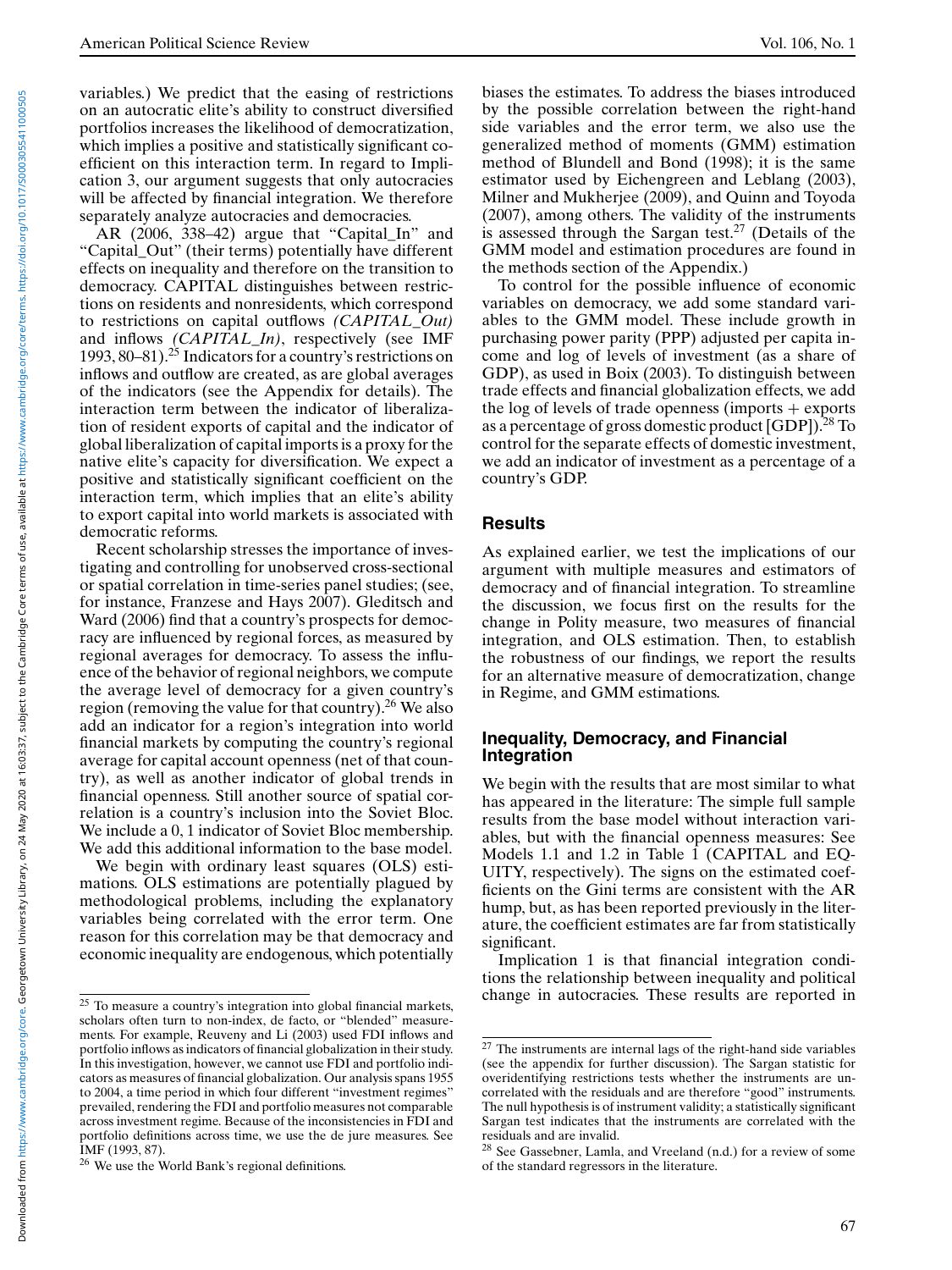| Variable                                                           | Model 1.1                      | Model 1.2       | Model 1.3                        | Model 1.4          | Model 1.5                                       | Model 1.6                                | Model 1.7                      | Model 1.8                                       |
|--------------------------------------------------------------------|--------------------------------|-----------------|----------------------------------|--------------------|-------------------------------------------------|------------------------------------------|--------------------------------|-------------------------------------------------|
|                                                                    | <b>CAPITAL</b>                 | <b>EQUITY</b>   | <b>CAPITAL</b>                   | <b>CAPITAL</b>     | <b>EQUITY</b>                                   | <b>EQUITY</b>                            | <b>CAPITAL</b>                 | <b>EQUITY</b>                                   |
|                                                                    | Full                           | Full            | Autocracies                      | Democracy          | Autocracies                                     | Democracy                                | Full                           | <b>Full Sample</b>                              |
| 1. Polity $(s-1)$                                                  | $-0.185**$                     | $-0.181***$     | $-0.205$                         | 0.138              | $-0.264**$                                      | $-0.080$                                 | $-0.185**$                     | $-0.191***$                                     |
| 2. Polity (s-2)                                                    | (0.078)<br>$-0.030$<br>(0.067) | (0.034)         | (0.131)<br>$-0.233**$<br>(0.103) | (0.156)            | (0.114)                                         | (0.102)                                  | (0.077)<br>$-0.029$<br>(0.068) | (0.036)                                         |
| 3. Gini (s-1)                                                      | 0.037                          | 0.160           | 0.455                            | $-0.098$           | $1.002**$                                       | $-0.127$                                 | 0.029                          | $0.838***$                                      |
|                                                                    | (0.189)                        | (0.137)         | (0.324)                          | (0.118)            | (0.427)                                         | (0.219)                                  | (0.194)                        | (0.298)                                         |
| 4. $Gin^2(s-1)$                                                    | $-0.0002$                      | $-0.0014$       | $-0.006$                         | 0.001              | $-0.011**$                                      | 0.002                                    | $-0.0004$                      | $-0.009**$                                      |
|                                                                    | (0.002)                        | (0.002)         | (0.004)                          | (0.001)            | (0.005)                                         | (0.003)                                  | (0.002)                        | (0.003)                                         |
| 5. CAPITAL (s-1)                                                   | 0.0041                         | $1.102**$       | $-0.076*$                        | 0.0001             | 43.382 ***                                      | $-1.127$                                 | $-0.012$                       | 22.94***                                        |
| [or EQUITY(s)]                                                     | (0.008)                        | (0.416)         | (0.046)                          | (0.024)            | (14.350)                                        | (4.771)                                  | (0.028)                        | (7.192)                                         |
| 6. Gini* CAPITAL<br>[or EQUITY](s-1)<br>7. $Gin^{2*}$ EQUITY (s-1) |                                |                 | $0.002*$<br>(0.001)              | .00004<br>(0.0006) | $-2.081***$<br>(0.691)<br>$0.025***$<br>(0.008) | 0.034<br>(0.240)<br>$-0.0003$<br>(0.003) | 0.0004<br>(0.0006)             | $-1.055***$<br>(0.313)<br>$0.012***$<br>(0.003) |
| 8. Regional                                                        | $0.184**$                      | 0.072           | $0.499***$                       | 0.033              | 0.233                                           | $-0.024$                                 | $0.186**$                      | 0.058                                           |
| Democracy (s-1)                                                    | (0.079)                        | (0.053)         | (0.155)                          | (0.041)            | (0.157)                                         | (0.022)                                  | (0.078)                        | (0.051)                                         |
| 9. Soviet Bloc<br>member (s-1)                                     | 2.281**<br>(1.081)             |                 | 4.136<br>(2.624)                 | 0.758<br>(0.640)   |                                                 |                                          | 2.239**<br>(1.082)             |                                                 |
| 10. Regional                                                       | $-0.022$                       | $-0.008$        | $-0.083**$                       | 0.001              | 0.0006                                          | 0.015                                    | $-0.021$                       | $-0.005$                                        |
| Capital (s-1)                                                      | (0.019)                        | (0.015)         | (0.040)                          | (0.011)            | (0.040)                                         | (0.012)                                  | (0.019)                        | (0.015)                                         |
| 11. Global Capital                                                 | $0.113***$                     | 0.051           | $0.194***$                       | $0.041*$           | $0.214**$                                       | $-0.003$                                 | $0.115***$                     | 0.056                                           |
| Openness (s)                                                       | (0.034)                        | (0.039)         | (0.052)                          | (0.023)            | (0.094)                                         | (0.015)                                  | (0.034)                        | (0.040)                                         |
| 12. Global Capital                                                 | $-0.134***$                    | $-0.086$        | $-0.216***$                      | $-0.046**$         | $-0.386**$                                      | $-0.019$                                 | $-0.137***$                    | $-0.106$                                        |
| Openness (s-1)                                                     | (0.041)                        | (0.063)         | (0.067)                          | (0.022)            | (0.163)                                         | (0.032)                                  | (0.042)                        | (0.065)                                         |
| Adjusted R2                                                        | 0.184                          | 0.201           | 0.259                            | 0.038              | 0.252                                           | $-0.005$                                 | 0.182                          | 0.241                                           |
| Joint Wald [Chi <sup>2</sup> p-value]                              | $[0.000]^{***}$                | $[0.000]^{***}$ | $[0.000]^{***}$                  | [0.256]            | $[0.000]^{***}$                                 | [0.281]                                  | $[0.000]^{***}$                | $[0.000]^{***}$                                 |
| AR1 [p-value]                                                      | $[0.024]^{**}$                 | [0.583]         | [0.446]                          | [0.187]            | [0.216]                                         | [0.851]                                  | $[0.024]^{**}$                 | [0.735]                                         |
| AR2 [p-value]                                                      | $[0.062]$ *                    | [0.605]         | [0.343]                          | [0.657]            | [0.716]                                         | [0.136]                                  | $[0.064]$ *                    | [0.961]                                         |
| Number of Obs.                                                     | 418                            | 208             | 175                              | 246                | 77                                              | 131                                      | 418                            | 208                                             |
| Number/Countries                                                   | 91                             | 73              | 54                               | 64                 | 34                                              | 49                                       | 91                             | 73                                              |
| Intercept                                                          | 1.651                          | $-1.432$        | $-4.013$                         | $-0.012$           | $-14.569$                                       | 3.760                                    | 2.257                          | $-15.135**$                                     |
|                                                                    | (4.147)                        | (3.136)         | (6.759)                          | (3.355)            | (9.908)                                         | (3.846)                                  | (4.660)                        | (6.612)                                         |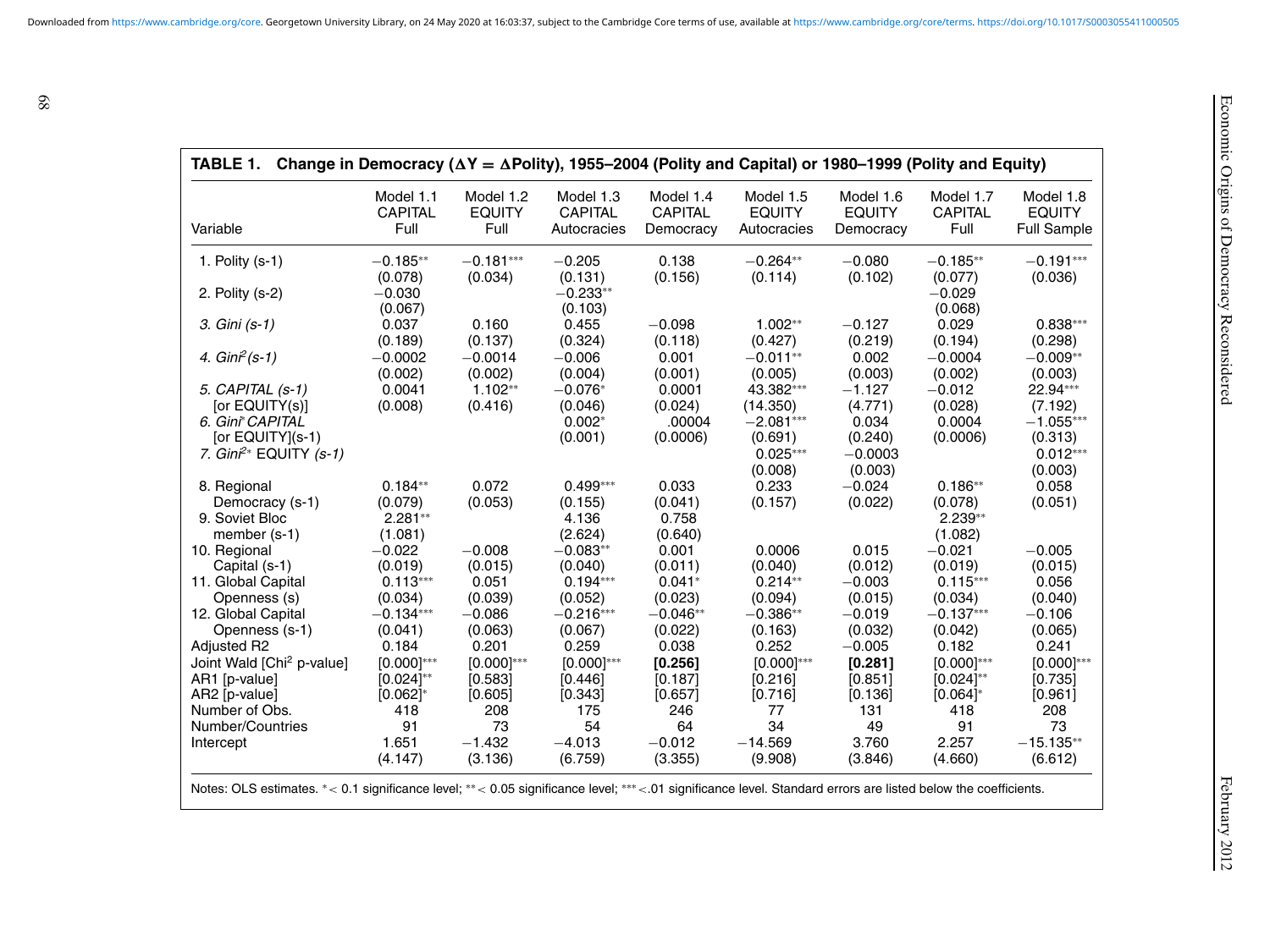

Model 1.3 and Model 1.5. The key results are embodied in the coefficients in rows  $4-7$  of Table  $1.^{29}$  The coefficient in row 6 for Model 1.3 (*GINI*∗*CAPITAL*) is positive and statistically significant. This indicates that, for autocracies, the combination of a large Gini (more inequality) and larger value of CAPITAL (more financial openness) produces *a greater propensity* for democratization in the next five-year period.

To assess the magnitude as well as the statistical significance of the effects of inequality conditioned by financial openness on democracy through the full range of Gini scores, we use a customized simulation program based on CLARIFY. (This simulation program was kindly supplied to us by Michael Tomz. See the methods section of the Appendix for details.) Figure 2 shows the results of the simulations. In a closed economy, denoted by the red line, autocracies with intermediate levels of inequality (Gini scores of 30 to 50) experience a statistically significant, mean increase in Polity scores in the  $+5$  range (because the confidence intervals for this case are centered on  $+5$  and, between Gini values

of 30 and 50, do not contain zero). In contrast, the more unequal a financially open autocracy is (Gini values of 30 to 45), the larger the increase in Polity scores it experiences: In this case, the mean increases from  $+8$ to  $+13$  points on the Polity scale in the subsequent five-year period. The mean democratic gains flatten out, but remain statistically significantly different from zero (the confidence intervals in the open case do not include zero from a Gini value of 25 upward).

The results for the model with the EQUITY measure for financial integration, Model 1.5, are even more striking. Note the signs on the coefficients for the variables *Gini, Gini2, Gini*∗*EQUITY*, and *Gini<sup>2</sup>*<sup>∗</sup> *EQUITY*. The first pair of coefficients has the signs associated with a hump relationship between inequality and democratization, whereas the latter pair has the signs associated with an inverted U. This means that if the autocratic economy is financially closed (EQUITY  $= 0$ ), then, as predicted by AR, there indeed is a hump in the relationship between inequality and democracy. But, if the autocratic economy is financially open  $(EQUITY = 1)$ , the relationship between inequality and democratization is a combination of four terms including Gini∗Equity, Gini2∗Equity. These last two terms embody the conditioning effect of financial integration on the relationship between inequality and democracy.

<sup>29</sup> For the *CAPITAL* equations in Model 1.3, 1.4, and 1.7, the GINI<sup>2</sup>\*CAPITAL ( $\beta$ <sub>7</sub>) coefficients in the base model never approached statistical significance. The standard practice is that quadratic terms with statistically insignificant coefficients are dropped. These three models are therefore estimated without that term.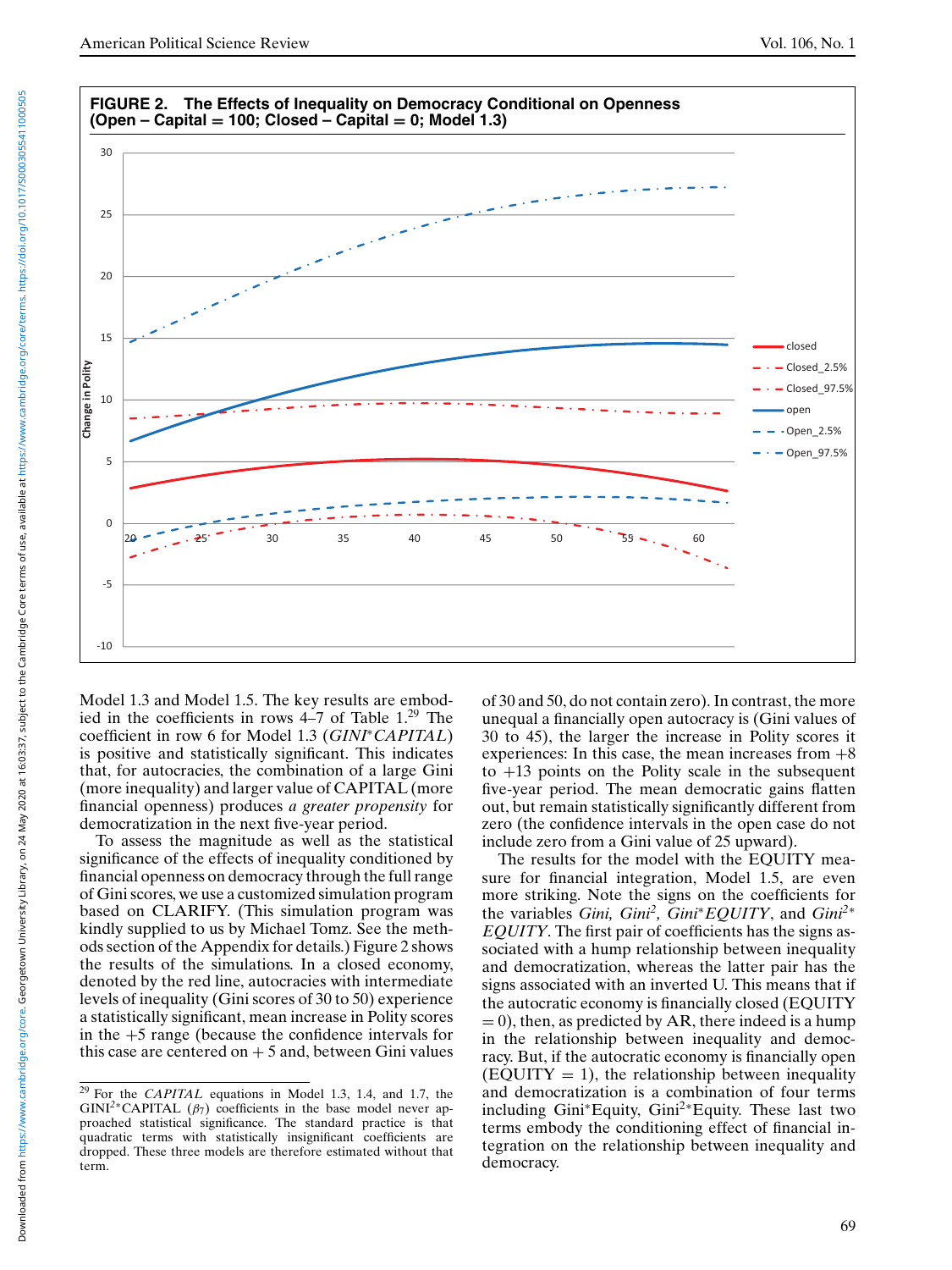

The simulation results for Model 1.5 are shown in Figure 3. The overall relationships for the closed and open cases are consistent with Implication 1: Financial openness transforms the shape of the relationship between inequality and democracy from a hump in a closed autocracy to an upward sloping line at higher levels of inequality in an open autocracy. In the financially closed autocratic economy (EQUITY =  $0$ ), intermediate levels of inequality (Gini scores of 35 to 40) are associated with  $+7$  to  $+8.5$  mean increases in Polity scores in the next period. The effects of Gini flatten out until Gini scores reach 50 and higher; thereafter the marginal increase in Polity scores decreases. The confidence intervals in the financially closed case do not contain zero from Gini scores of 35 to 58. The financially open autocratic economy case (EQUITY = 1) shows marginal gains in changes in Polity from increasing inequality from a Gini score of 45 upward. At the upper end of the observed Gini scores in our sample (62), a financially open autocratic economy is associated with  $a + 17$ -point mean increase in Polity. At lower ranges of inequality in financially open autocratic economies, the confidence interval for Gini's effects also does not contain zero.

As Implication 3 suggests, the other models in Table 1 show that there are no such relationships for the democracy-only samples (Model 1.4 and Model 1.6) alone or for the full set of countries (Model 1.7 and Model 1.8); the coefficients in rows 4–7 for these other models are all statistically insignificant. More important, for the models for the democracy-only samples, the Wald statistic for the joint statistical significance of all regressors (except the constant) is not close to statistical significance. The democracy-only models therefore have no explanatory power.

## **Exchange of Assets and Exchange of Risks**

The second major implication of our argument is that the combination of a country's openness to capital inflows and outflows and the development of global financial markets makes it possible for native and foreign elites to diversify their portfolios and, in turn, for native elites in autocracies to more readily accept the consequences of democracy. The key results for this implication are in rows 5, 7, and 8 in Table 2. Model 2.1 shows that changes in the interaction term between the financial openness of autocratic economies (CAPI-TAL) and Global Markets (*Global\_CAPITAL*) affect the prospects for autocracies becoming more democratic. The overall next-period effect is a combination of three terms including the interaction of these variables. Figure 4 (blue lines) displays this marginal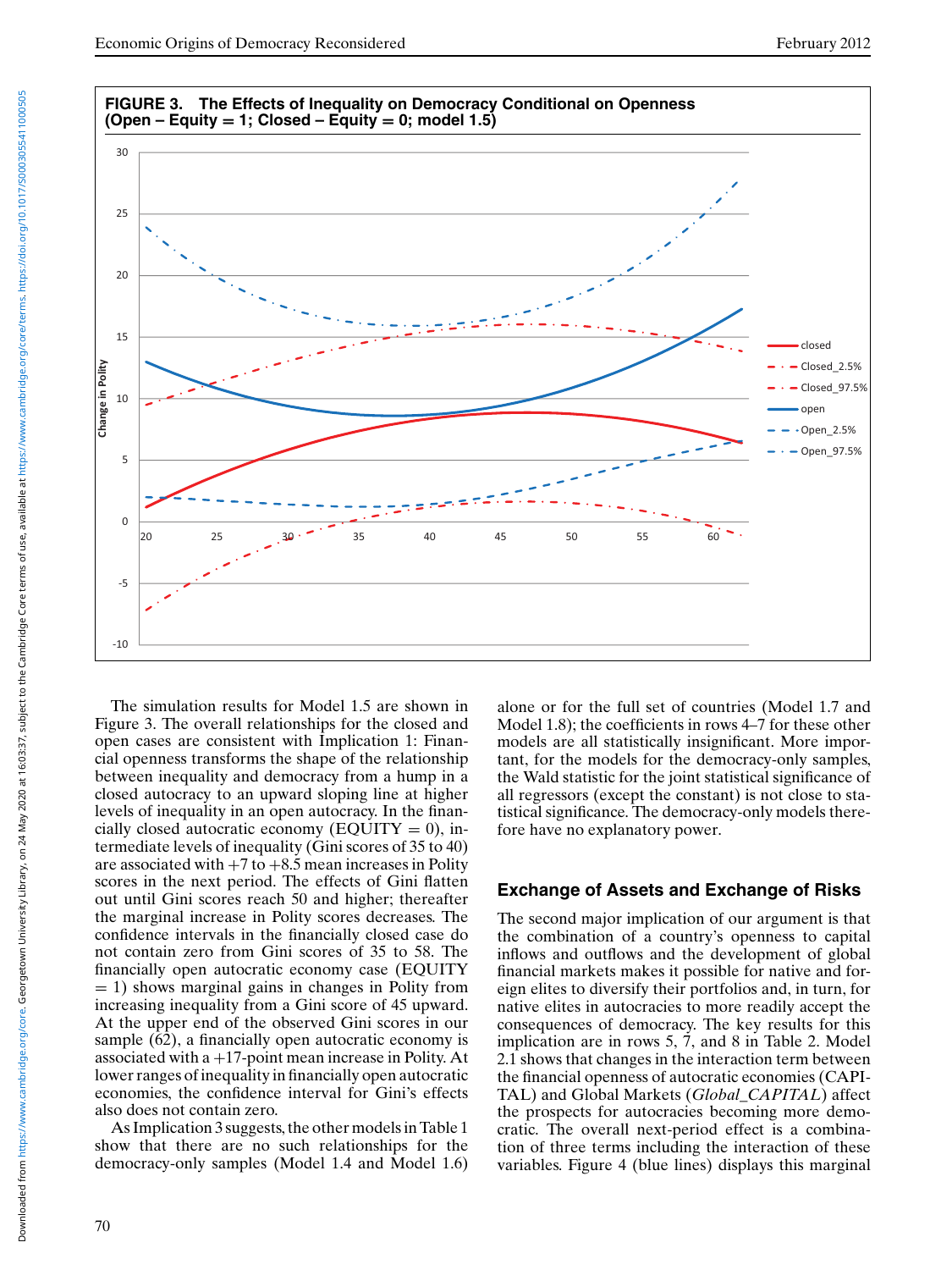| Variable                          | Model 2.1<br>Autocracy | Model 2.2<br>Democracy | Model 2.3<br>Autocracy | Model 2.4<br>Democracy | Model 2.5<br><b>Full Sample</b> | Model 2.6<br><b>Full Sample</b> |
|-----------------------------------|------------------------|------------------------|------------------------|------------------------|---------------------------------|---------------------------------|
| 1. Polity $(s-1)$                 | $-0.395***$            | 0.121                  | $-0.112$               | $-0.036$               | $-0.167**$                      | $-0.154**$                      |
|                                   | (0.098)                | (0.154)                | (0.133)                | (0.145)                | (0.079)                         | (0.077)                         |
| 2. Polity (s-2)                   |                        |                        | $-0.334***$            | 0.085                  | $-0.053$                        | $-0.072$                        |
|                                   |                        |                        | (0.111)                | (0.09)                 | (0.068)                         | (0.068)                         |
| 3. Gini (s-1)                     | 0.271                  | $-0.112$               | $0.533*$               | $-0.127$               | 0.037                           | 0.128                           |
|                                   | (0.324)                | (0.097)                | (0.306)                | (0.121)                | (0.191)                         | (0.168)                         |
| 4. $Gin^2(s-1)$                   | $-0.003$               | 0.002                  | $-0.0067*$             | 0.002                  | $-0.0003$                       | $-0.001$                        |
|                                   | (0.004)                | (0.001)                | (0.004)                | (0.0014)               | (0.002)                         | (0.002)                         |
| 5. CAPITAL (s-1)                  | $-0.197***$            | $-0.011$               | $-0.309***$            | 0.018                  | $-0.076***$                     |                                 |
|                                   | (0.045)                | (0.012)                | (0.094)                | (0.033)                | (0.023)                         |                                 |
| 6. Gini* CAPITAL [or EQUITY](s-1) |                        |                        | $0.002*$               | $-0.000$               |                                 |                                 |
|                                   |                        |                        | (0.001)                | (0.001)                |                                 |                                 |
| 7. Global Capital Openness (s-1)  | $-0.198***$            | $-0.023$               | $-0.229**$             | 0.008                  | $-0.109***$                     |                                 |
|                                   | (0.070)                | (0.015)                | (0.097)                | (0.025)                | (0.037)                         |                                 |
| 8. CAPITAL (s-1)*GCAP (s-1)       | $0.004***$             | 0.0002                 | $0.0045***$            | 0.0003                 | $0.001***$                      |                                 |
|                                   | (0.0009)               | (0.0002)               | (0.0016)               | (0.0003)               | (0.0004)                        |                                 |
| 9. Regional Democracy (s-1)       | $0.447***$             | 0.036                  | $0.485***$             | 0.037                  | $0.184**$                       | $0.202**$                       |
|                                   | (0.149)                | (0.042)                | (0.146)                | (0.0427)               | (0.079)                         | (0.078)                         |
| 10. Soviet Bloc member (s-1)      | $5.350**$              | 0.858                  | $4.729**$              | $1.228*$               | $2.482**$                       | $2.206**$                       |
|                                   | (2.530)                | (0.609)                | (2.414)                | (0.754)                | (1.041)                         | (0.078)                         |
| 11. Regional Capital (s-1)        | $-0.063$               | 0.0006                 | $-0.089**$             | 0.0008                 | $-0.025$                        | $-0.028$                        |
|                                   | (0.040)                | (0.012)                | (0.041)                | (0.012)                | (0.019)                         | (0.018)                         |
| Adjusted $R^2$                    | 0.236                  | 0.025                  | 0.244                  | 0.04                   | 0.181                           | 0.179                           |
| Joint Wald $[\chi^2]$ [p value]   | $[0.000]^{***}$        | [0.209]                | $[0.000]^{***}$        | [0.225]                | $[0.000]^{***}$                 | $[0.000]^{***}$                 |
| AR1 $[p$ value]                   | [0.197]                | [0.203]                | [0.22]                 | [0.512]                | $[0.015]^{**}$                  | $[0.038]^{**}$                  |
| AR2 $[p \text{ value}]$           | [0.722]                | [0.644]                | [0.132]                | [0.512]                | [0.173]                         | [0.273]                         |
| # Obs./nations                    | 178/54                 | 246/64                 | 175/54                 | 243/64                 | 418/91                          | 416/91                          |
| Intercept                         | 6.775                  | 1.379                  | 6.303                  | 0.617                  | 6.719                           | 5.641                           |
|                                   | (7.541)                | (2.355)                | (8.188)                | (3.77)                 | (4.839)                         | (5.088)                         |

Notes: OLS estimates. ∗< 0.1 significance level; ∗∗< 0.05 significance level; ∗∗∗<.01 significance level. Standard errors are listed below the coefficients.

overall effect; it depicts the change in Polity for a oneunit change in domestic capital openness at each observed level of Global Capital. Figure 4 shows that, once Global\_CAPITAL reaches 62.5 (roughly threequarters of a standard deviation above its mean), these effects are all positive, statistically significant, and substantively large. Consider a move by an autocracy from being completely closed (CAPITAL  $= 0$ ) to being fully open  $(CAPITAL = 100)$  under conditions of high Global Capital openness. Such a move would be associated with a subsequent mean  $+6.3$  increase in Polity. A move from complete closure (CAPITAL  $= 0$ ) to partial openness (CAPITAL  $=$  50) under conditions of high Global Capital openness would be associated with a subsequent +3.2 increase in Polity. Under conditions of low financial integration (Global Capital openness equals 45), moves from a closed to partially open to a fully open autocracy are associated with subsequent mean changes of  $-1.5$  and  $-3$  in Polity, respectively.<sup>30</sup> Financial exit without financial integration therefore

does not appear to be associated with subsequent democratization.

Model 2.3 refines these results by adding into the specification the GINI∗CAPITAL (or β*6*) interaction term from Model  $2.1<sup>31</sup>$  The coefficients for both the GINI∗CAPITAL term and the *CAPITAL*∗*Global\_CAPITAL* terms in Model 2.3 are positive and statistically significant. Adding the GINI∗CAPITAL term increases the explanatory power of Model 2.3 in comparison to Model 2.1. Both effects on democratization—of financial integration and of increasing inequality in the context of financial integration– are found in autocracies. With the addition of the GINI∗CAPITAL interaction term to the model, the Gini and  $Gini<sup>2</sup>$  coefficient estimates for Model 2.3 are again statistically significant: They indicate a hump in the context of a financially closed autocratic economy (CAPITAL  $= 0$ ). Finally, as suggested by Implication 3, these effects are weaker to

<sup>&</sup>lt;sup>30</sup> The conditional coefficient estimate for  $(Capital_{i,s-1})$  is given by the expression  $(\beta_5 + \beta_8)$ <sup>\*</sup>*Global\_Capital*); it is .063 when Global Capital equals 70. The estimated next-period effect of a move to complete openness from closure therefore is 100∗.063. When Global Capital equals 45, the estimated effect of  $(\beta_5 + \beta_8 * Global\_Capital)$  is -.03,

so a similar change in financial openness yields an estimate of -3. (The full coefficient estimates out to seven decimals places are used to compute the values.)

<sup>31</sup> The coefficient on *GINI2*∗*CAPITAL,* β*7,* was far from statistical significance. So this term again is omitted.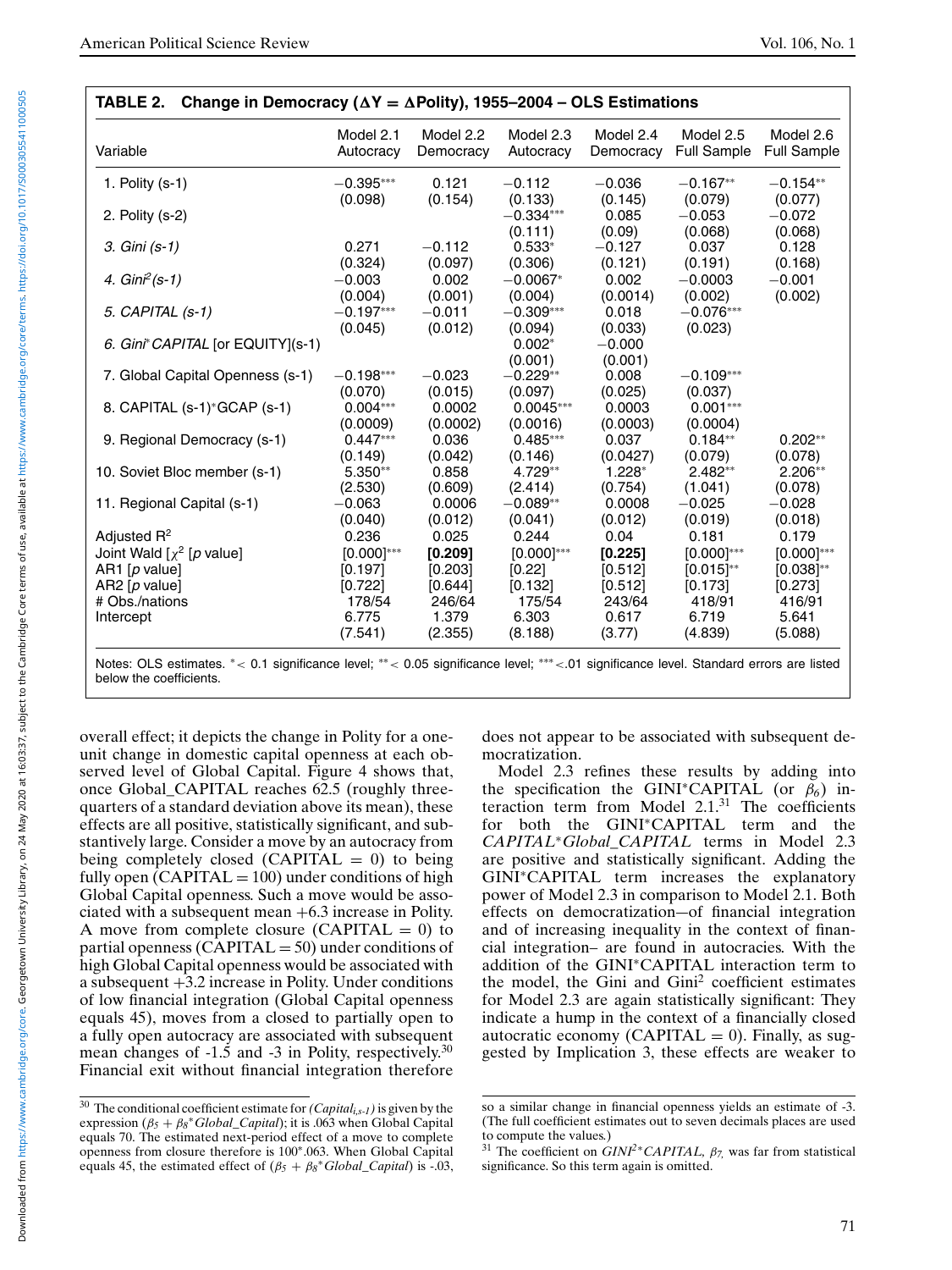

nonexistent for democracy-only samples (Models 2.2 and 2.4). The Wald statistic for the joint statistical significance of all regressors (except the constant) is not close to significance in the democracy-only samples. The results for the full sample are reported for reader comparison (Models 2.5 and 2.6); they resemble those of the autocracy-only sample (Models 2.1 and 2.3), although these models for the full samples are characterized by weaker substantive effects.

# **Robustness**

The results in Table 1 and 2 are based on the Polity measure of democracy, and they make no correction for possible correlation between the right-hand side variables and the error term. To address these issues, we performed additional analyses with Polity as the dependent variable and with the Blundell and Bond (1998) GMM estimator. Table 3, Models 3.1, 3.2, and 3.5, report GMM estimation results that correspond to OLS Models 1.3, 1.4, and 1.7, respectively, from Table 1. The GMM estimation yields a statistically insignificant Sargan test statistic, which indicates that the instruments are not correlated with the error term and can be considered valid. There is no indication of serial correlation in any of the relevant models. Table 3, Models 3.3, 3.4, and 3.6, report the GMM estimation results using Regime as the dependent variable.<sup>32</sup> The relevant coefficient estimates for the autocracy-only sample for both the Polity (Model 3.1) and Regime (Model 3.3) for the Gini and CAPITAL variables are larger and estimated more precisely. If measurement error plagues the OLS models, and if the GMM instruments are sound, the accuracy of the estimates will increase.

Substantively, the results of the robustness checks in Table 3 are reassuring. For example, for the autocracyonly sample, the coefficient on the interaction term for GINI∗CAPITAL (s-1) is still positive and statistically significant, indicating that financial integration conditions the effect of inequality on democratization. Equally important, the results hold up for a different measure of democratization: The results for Regime are similar to those for Polity. For instance, for the autocracy-only sample, a highly unequal autocracy (at 62) that has a fully financially liberalized economy is associated with a mean .9 increase in Regime in the subsequent period (Model 3.3). $33$  The evidence is that

<sup>32</sup> EQUITY has too few observations per panel to estimate a differenced GMM model.

The value is calculated from the expression  $\left[\beta_3 * (GINI) + \right]$  $\beta_4^*(\text{GINI}^2)+\beta_6(\text{GINI}^*\text{CAPITAL})+\text{constant}$  using the coefficient estimates in Model 3.3 when  $GINI = 62$  and  $CAPITAL = 100$ .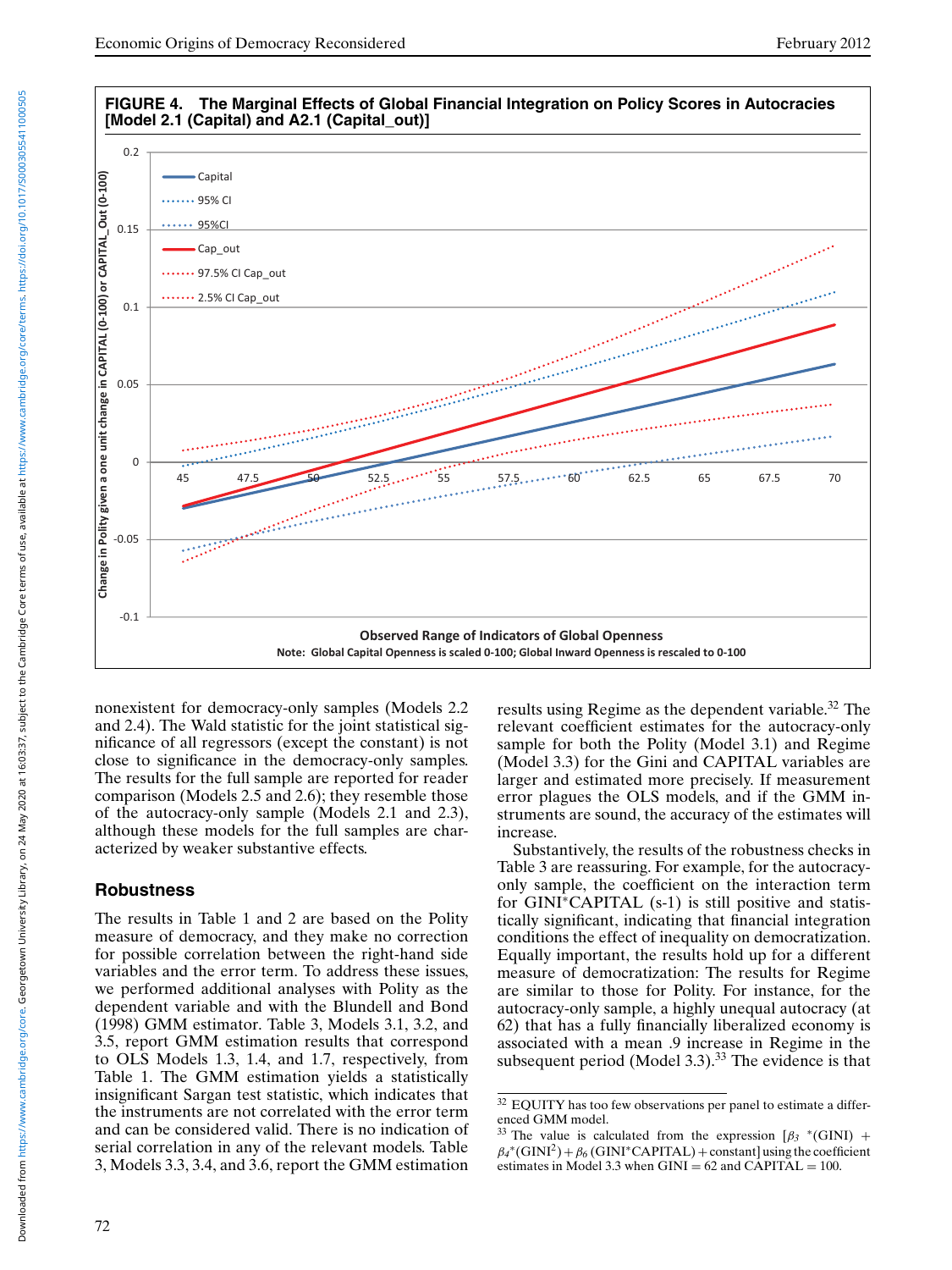| Variable                                       | Model 3.1<br>Autocracy<br>$\triangle$ Polity | Model 3.2<br>Democracy<br>$\triangle$ Polity | Model 3.3<br>Autocracy<br>$\triangle$ Regime | Model 3.4<br>Democracy<br>$\triangle$ Regime | Model 3.5<br>Full<br>$\triangle$ Polity | Model 3.6<br>Full<br>$\triangle$ Regime |
|------------------------------------------------|----------------------------------------------|----------------------------------------------|----------------------------------------------|----------------------------------------------|-----------------------------------------|-----------------------------------------|
|                                                |                                              |                                              |                                              |                                              |                                         |                                         |
| 1. Polity or Regime (s-1)                      | $-0.176$                                     | $-0.101$                                     | $-0.149$                                     | 0.081                                        | $-0.197***$                             | $-0.134**$                              |
| 2. Polity or Regime (s-2)                      | (0.111)<br>$-0.243**$                        | (0.095)<br>0.004                             | (0.11)<br>$-0.32***$                         | (0.075)<br>$-0.055$                          | (0.074)<br>$-0.036$                     | (0.067)<br>$-0.102*$                    |
| 3. $\triangle$ Gini (s-1)                      | (0.095)<br>$0.543*$                          | (0.039)<br>$-0.022$                          | (0.11)<br>0.023                              | (0.047)<br>$-0.004$                          | (0.054)<br>0.073                        | (0.061)<br>0.012                        |
| 4. $\triangle$ Gini <sup>2</sup> (s-1)         | (0.28)<br>$-0.007**$                         | (0.083)<br>0.0003                            | (0.023)<br>$-0.0003$                         | (0.009)<br>0.0001                            | (0.134)<br>$-0.001$                     | (0.012)<br>$-0.0002$                    |
|                                                | (0.004)<br>$-0.095**$                        | (0.0008)                                     | (0.0003)<br>$-0.009**$                       | (0.0001)<br>0.0005                           | (0.002)<br>$-0.045**$                   | (0.0001)<br>$-0.004*$                   |
| 5. $\triangle$ CAPITAL (s-1)                   | (0.039)                                      | $-0.003$<br>(0.016)                          | (0.005)                                      | (0.0017)                                     | (0.022)                                 | (0.002)                                 |
| 6. $\triangle$ Gini* $\triangle$ CAPITAL (s-1) | $0.002**$<br>(0.001)                         | 0.0002<br>(0.0004)                           | $0.0002**$<br>(0.0001)                       | 0.00001<br>(0.00004)                         | $0.001*$<br>(0.001)                     | $0.0001*$<br>(0.0001)                   |
| 7. ∆ Regional Democracy (s-1)                  | $0.422***$<br>(0.134)                        | $-0.011$<br>(0.025)                          | $0.031***$<br>(0.01)                         | 0.001<br>(0.002)                             | $0.121*$<br>(0.07)                      | 0.009<br>(0.006)                        |
| 8. ∆Soviet Bloc member (s-1)                   | 1.422                                        | 0.76                                         | 0.153                                        | $-0.004$                                     | 0.87                                    | 0.092                                   |
| 9. ∆Regional Capital (s-1)                     | (2.116)<br>$-0.076*$                         | (0.482)<br>0.003                             | (0.179)<br>$-0.006**$                        | (0.038)<br>$-0.001$                          | (0.81)<br>$-0.031$                      | (0.078)<br>$-0.002$                     |
| 10. ∆Global Cap Openness (s)                   | (0.039)<br>$0.168***$                        | (0.009)<br>0.017                             | (0.003)<br>0.004                             | (0.001)<br>$-0.001$                          | (0.019)<br>$0.074**$                    | (0.001)<br>0.002                        |
| 11. ∆Global Cap Openness (s-1)                 | (0.06)<br>$-0.165***$                        | (0.018)<br>$-0.032*$                         | (0.003)                                      | (0.001)                                      | (0.03)<br>$-0.067**$                    | (0.001)                                 |
|                                                | (0.055)<br>$1.022**$                         | (0.017)<br>$0.342*$                          | $0.077**$                                    | $0.035**$                                    | (0.03)<br>1.076***                      | $0.073***$                              |
| 13. ∆Income (s-1)                              | (0.418)                                      | (0.193)                                      | (0.035)                                      | (0.014)                                      | (0.332)                                 | (0.024)                                 |
| 14. ∆Growth (s-1)                              | 0.044<br>(0.114)                             | 0.007<br>(0.026)                             | 0.002<br>(0.009)                             | 0.003<br>(0.004)                             | 0.014<br>(0.054)                        | 0.002<br>(0.005)                        |
| 15. ∆Investment (s-1)                          | $-0.569$<br>(0.51)                           | $-0.131$<br>(0.137)                          | $-0.057$<br>(0.045)                          | $-0.019$<br>(0.014)                          | $-0.482$<br>(0.316)                     | $-0.037$<br>(0.03)                      |
| 16. $\triangle$ Trade (s-1)                    | $-0.293$                                     | 0.056                                        | $-0.018$                                     | 0.001                                        | $-0.262$                                | $-0.032**$                              |
| Adjusted $R^2$                                 | (0.371)<br>0.238                             | (0.119)<br>0.035                             | (0.038)<br>0.233                             | (0.014)<br>0.031                             | (0.189)<br>0.191                        | (0.014)<br>0.156                        |
| Joint Wald $[\chi^2 \, p \,$ value]            | $[0.000]^{**}$                               | [0.431]                                      | $[0.000]^{**}$                               | [0.178]                                      | $[0.000]^{**}$                          | $[0.000]^{**}$                          |
| Sargan [p value]                               | [1.000]                                      | [1.000]                                      | [1.000]                                      | [1.000]                                      | [0.999]                                 | [0.871]                                 |
| AB M1 $[p$ value]                              | $-[.053]^{*}$                                | $-[.047]^{**}$                               | $-[.073]^{*}$                                | [.395]                                       | $-[.001]^{***}$                         | $-[.006]^{**}$                          |
| AB M2 [p value]                                | [.109]                                       | [.625]                                       | [.212]                                       | [.221]                                       | [.254]                                  | $[.093]$ *                              |
| # Countries                                    | 46                                           | 61                                           | 44                                           | 51                                           | 88                                      | 82                                      |
| Intercept                                      | $-12.23***$<br>(4.543)                       | $-1.514$<br>(3.581)                          | $-0.483$<br>(0.394)                          | $-0.219$<br>(0.285)                          | $-5.107$<br>(3.418)                     | $-0.362$<br>(0.277)                     |

not significant at the .05 level and beyond, and where we expect to find from the ABm1 test evidence of statistically significant negative serial correlation in the differenced residuals. Standard errors are listed below the coefficients. \*p value < 0.10;  $*$ *∗* $p$  value < 0.05;  $**$ *p* value < 0.01.

unequal, financially open autocracies liberalize. Once again, the democracy-only sample shows a Wald statistic for the joint significance of the regressors that is far from statistical significance.

The companion GMM estimations for Table 2 are reported in Appendix Table A1. The Sargan test statistics for the estimations in Table A1 are statistically insignificant, indicating the instruments are not correlated with the errors. These GMM results are substantively similar to those for the OLS models in Table 3, although the coefficient estimates for the key variables are larger and have generally higher levels of statistical significance. The inclusion of both the interaction term for financial integration and the interaction

term for inequality and financial openness improves the explanatory power of the respective models. Both effects are found in autocracies. As before, the models estimated on the democracy-only sample have Wald statistics for the joint significance of the regressors that are far from statistical significance. The democracyonly models have little to no explanatory power.

As a final robustness check, we explored the possible differential effects of resident exports of capital compared to nonresident imports of capital. We created disaggregated measures of outflow and inflow restrictions, respectively. The variables are substituted into the models from Table 2 (Models 2.1, 2.2, and 2.5), as well as from Table A1 (Models A1.1, A1.2, and A1.5).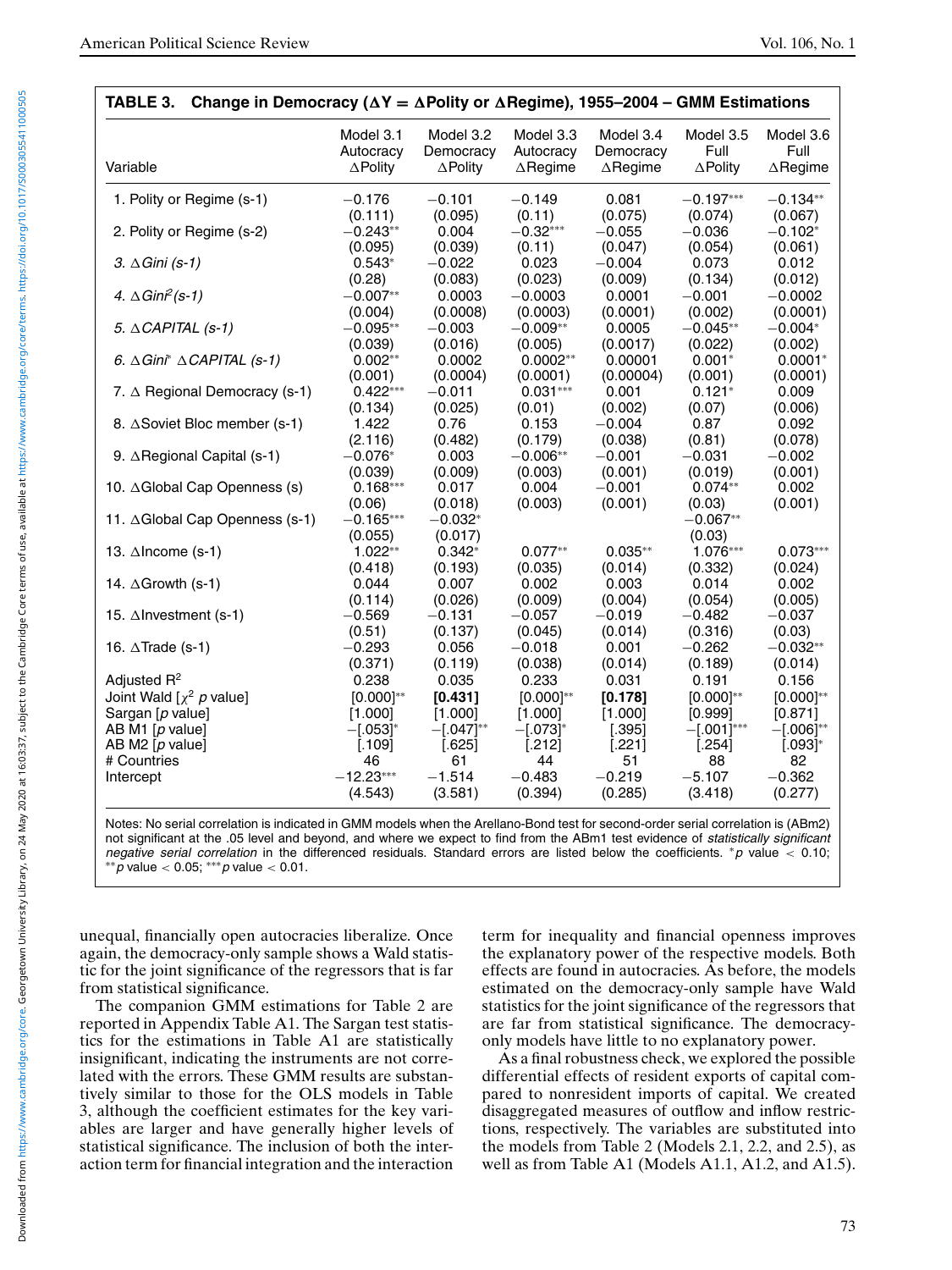The outflow and inflow restriction measures replace the aggregate CAPITAL measure. The results for the disaggregated measures of domestic inward and outward capital flow restrictions in autocracies are reported in Appendix Table A2 (rows 5–10). Both OLS and GMM estimators are used. Again, the overall effect of financial integration is a complex combination of the indicated variables, including the interaction terms. Figure 4 (red lines) depicts the effects for one variable, CAPITAL\_Out for Model A2.1, the autocracyonly sample using OLS conditioned on the variable CAPITAL\_In (CAPITAL\_Out and CAPITAL\_In are rescaled from 0–50 to 0–100 so their effects can be compared to CAPITAL.) The statistically significant effects for this variable are evident after Global\_Capital\_In reaches a level of 56, which is approximately at the series mean. The substantive effect of full financial openness for resident capital exports joined to high levels of global openness for capital imports is large. Given a Global\_Capital\_In score of 70, a move by an autocracy from closure to openness for resident capital exports produces an estimated mean  $+8.9$  change in its Polity score.34 The effects are robust across the OLS (A2.1) and GMM (A2.3) autocracy-only samples. In the democracy-only samples, the *p* value of the Wald statistic for the joint significance is far from statistical significance. From this evidence, most of the effects from autocratic integration into global markets come from the ability of the native elite to export capital rather than from the ability of nonresident elites to acquire domestic capital.

The control variables are not central to our analysis. Only a few have consistent next-period effects within the autocracy-only specifications. As expected, we find that regional forces affect autocratic prospects for democratization. In most autocracy-only models, the coefficient estimate on the variable for Regional Democracy is positive and statistically significant, as is consistent with the findings in Gleditsch and Ward (2006). Change in income in the GMM estimations has a positive and statistically significant coefficient in most specifications, suggesting that increasing income is associated with subsequent democratization in these models.

In results available from the authors, generalized least squares (GLS) estimates for Table 1, in place of OLS estimates, are reported. The results are very similar to the OLS results. The estimated coefficient estimates of the relevant variables in GLS tend to be a little larger and the estimates of the standard errors a little smaller compared to the OLS estimates. In results available from the authors, we reanalyze the results from Table 1 using OLS and change in Regime in place of Polity. The results are very similar: Unequal financially open autocracies tend to democratize. Finally, we reanalyze the results of Table 3 using change in Regime as the dependent variable and OLS. The results are again very similar: Financially integrated autocracies tend to democratize. The explanatory power of the democracy-only models ranges from null to negligible.

#### **CONCLUSION**

How inequality within a country affects its democratic prospects has been a central question in political and social sciences since at least the nineteenth century and the work of de Tocqueville. Modern scholarship (especially Bates and Lien 1985; Boix 2003) generally sees inequality's influence on democracy as being linked to how mobile, elastic, or specific an unequal society's assets are: High inequality with limited asset mobility is seen as infertile ground for democracy. Another strand of modern scholarship predicts that, in closed autocracies, inequality will have a "hump" relationship to democratic prospects (especially AR 2006).

Scholars also have studied the ways in which democratization is affected by the spread of property rights and of market forces. The implications of the rise of global financial markets and of international financial liberalization for democracy are not as well understood, however (see Eichengreen and Leblang 2008, and Milner and Mukherjee 2009, for reviews and empirical studies).

We join these two literatures. In this article, we argue that the development of global financial markets coupled with the financial opening of unequal autocratic economies facilitates portfolio diversification by the holders of domestic assets. Portfolio diversification increases investor returns relative to risk and thereby increases the wealth of the investor relative to average citizens. We also argue that the characteristics of land and other "site-specific" assets make them potentially attractive investments for foreigners. In contrast to the colonial context, foreigner investors eschew the use of state-sponsored force to acquire these assets because they also tend to hold diversified portfolios. Today, foreigners acquire many of these assets through international financial markets. (See Frieden 1994, for a discussion of international investment and coercion in colonial periods.)

Portfolio diversification, then, amounts to an exchange of assets with foreigners. The swapping of assets mitigates the risks of adverse political events such as confiscatory taxation for both native and foreign elites. In turn, the native rich have little to gain from resisting democracy because they can diversify their risks. The dispersion of asset ownership within financially integrated, open autocracies implies a diminished interest in domestic policy and a lower capacity for repression and other forms of collective political action on the part of native elites. Citizens usually opt for democratization rather than revolution because capital taxation of native and foreign assets is still feasible, although constrained by financial openness.

We demonstrate empirical support for the main implications of our argument: Using multiple measures

<sup>34</sup> The conditional coefficient estimate of *(Capital\_Outi,s-1)* is given by the expression  $(β<sub>5</sub> + β<sub>7</sub><sup>*</sup>Global_Capital<sub>-1</sub>ln)$ . Given the rescaling to 100 for the two variables, when Global\_Capital\_In is 70, the coefficient estimate of Capital\_Out is .089. An autocracy's move from fully closed to fully open produces an estimated change in Polity scores of 8.9 (100∗.089). (The full coefficient estimates out seven decimals places are used to compute the values.)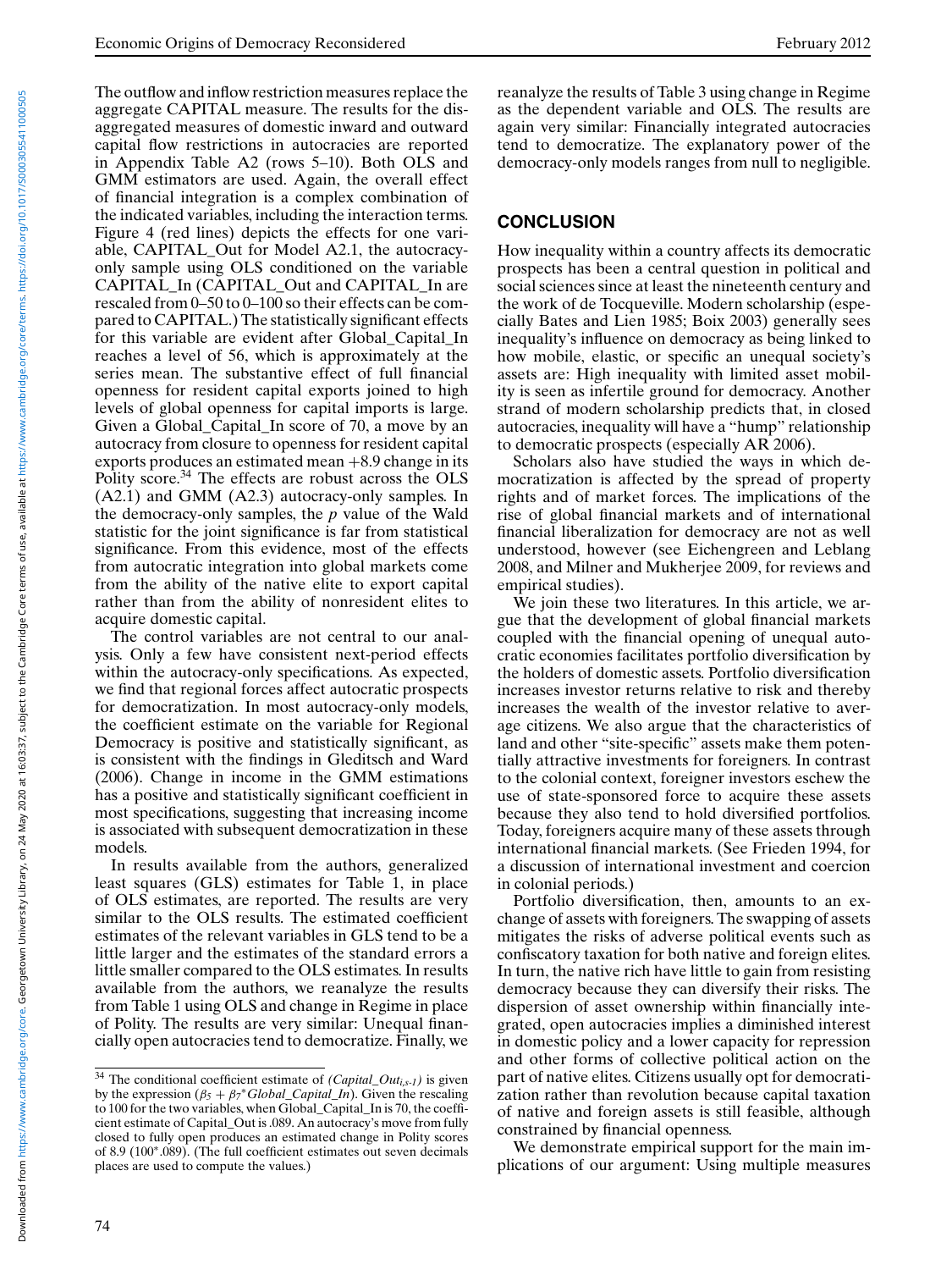and estimators, the relationship between inequality and democratization in autocracies is conditioned on financial integration. Greater inequality is associated with increases in Polity scores in financially open compared to financially closed autocracies. We argue that, as global financial markets become open, financial openness in autocracies allows elites to construct internationally diversified portfolios. Hence, we find that the interaction between domestic financial openness and increased global openness has a positive relationship with subsequent democratization in autocracies. In these respects, our findings are consistent with earlier work on asset mobility in Bates and Lien (1985) and Boix (2003).

We also find support for the propositions in AR (2006). In financially closed economies, the relationship between inequality and democracy has a hump shape, with countries at intermediate levels of inequality democratizing more readily than countries with higher or lower levels of inequality. To our knowledge, this is the first empirical demonstration of support for this part of AR's theory.

The development of global financial markets and the financial integration of autocratic economies thus allow for democratization of the unequal autocracies. Important questions remain to be answered, of course. First, why do some autocracies choose financial repression, whereas others choose financial openness? In closed autocracies, how is the restriction of these financial transactions related to the fundamental problems of mass control and autocratic survival? The most recent advances in the study of authoritarianism recognize income inequality as a source of potential societal unrest (see, for instance, Svolik 2008; 2011). To our knowledge, these studies do not explain how financial integration of the kind we analyze exacerbates or solves the problem of authoritarian mass control or of autocratic power sharing. Second, how much room to maneuver do these new democracies have in terms of policy outcomes, given financial integration? How much latitude does elite international portfolio management allow elected governments in achieving employment and other macroeconomic outcomes? Third, and perhaps most important, do newly enfranchised citizens perceive a link between these outcomes and the workings of their financially open economies (see, e.g., Alcaniz and Hellwig 2011)? Kaufman (2009) reports that, in the recent era of financial openness in Latin America, surveys suggest that citizens do not favor redistributive taxation, and they do not look to left parties or incumbents to redistribute wealth. At the same time, however, citizens who perceive income to be highly unequally distributed are likely to be dissatisfied with their democracy. Future research should probe citizen reasoning to determine whether they perceive international financial integration and elite portfolio diversification as diminishing popular sovereignty over their economies.35

# **Appendix**

## **Data**

*Inequality Measures.* In establishing the values for a country's inequality indicators, we used Dollar and Kraay's (DK) adjustment methods (2002, table 2). They used a regression on Gini with dummy variables for gross income and expenditure (consumption), plus regional dummies. DK subtracted the relevant coefficient estimates of the gross income and expenditure dummies from the Gini coefficient. Identical results were obtained by extracting the residuals of the regression and adding them to the intercept. Dollar and Kraay did not use a dummy for household vs. person because they did not find a statistically significant effect of these units of measure (email correspondence, A. Kraay and D. Quinn, July 21, 2008; telephone conversation, July 17, 2008). We replicated nearly exactly DK's results on their sample. In the WIID 2008 updated sample, however, we found that the coefficient estimate for household is now statistically significant and that the regional dummy effects differ from prior findings. We used a simple model regressing GINI with dummies for all three types of surveys.

An alternative to the DK household income data are wage data from the United Nations Industrial Organization (UNIDO) survey of manufactures in many countries. The Galbraith and Kum (2005) inequality indicator, EHII, uses UNIDO wage data (INDSTAT2) with a Theil T's statistic to generate more than 3,000 country-year observations of pay inequality. An advantage of the Galbraith-Kum approach is that it estimates a fuller data set using wage data. A disadvantage is that their data end in 1999, whereas the WIID data end in 2006.

Houle (2009) uses the UNIDO data, but without the Galbraith-Kum Theil T's statistic adjustments. He describes these data as "capital share" data, following Rodriguez and Ortega (2006). However, Rodriguez and Ortega do not treat the "capital share" as indicators of inequality. Rodriguez and Ortega demonstrate that per capita income and national "capital share" from UNIDO exhibit a strongly negative, highly statistically significant, relationship in a variety of specifications (see Rodriguez and Ortega 2006, fig. 1, plus their results section). In contrast, controlling for country effects, the WIID indicators with a DK adjustment have no statistically significant relationship with per capita income. Several explanations have been offered for this result.<sup>36</sup> One explanation, germane to our investigation, is that more democratic societies, which tend to be richer and more equitable, do a better job of collecting survey data from respondent firms. In Brazil, for example, 98,280 establishments responded to the UNIDO survey in 1984, 204,184 responded in 1985, but only 29,368 responded in 1986. Large increases  $(+500\%>)$ 

<sup>&</sup>lt;sup>35</sup> A study of this general kind for the United States is Hellwig, Ringsmuth, and Freeman (2008).

<sup>36</sup> One possible explanation Rodriguez and Ortega (2006) propose is measurement error and national differences in reporting. Because capital share  $(CS)$  is taken as  $CS = [1-Wages$  and Salaries], and because it is computed from surveys of larger incorporated firms, countries with large informal sectors or many smaller business will, through omission of wage data, have larger capital shares (because the wages paid in the informal sector and in small businesses will be credited to the capital share). Many advanced economies also report fringe benefits and other forms of compensation as wages. This reporting further decreases their capital share. A second possibility that Rodriguez and Ortega consider is that poorer countries have stronger agrarian sectors, which are not considered in the industrial surveys. A third possibility is that emerging market countries, although they have fewer incorporated firms and larger agrarian sectors, also have firms that exhibit lower labor productivity; this fact translates into lower wages (and higher capital shares).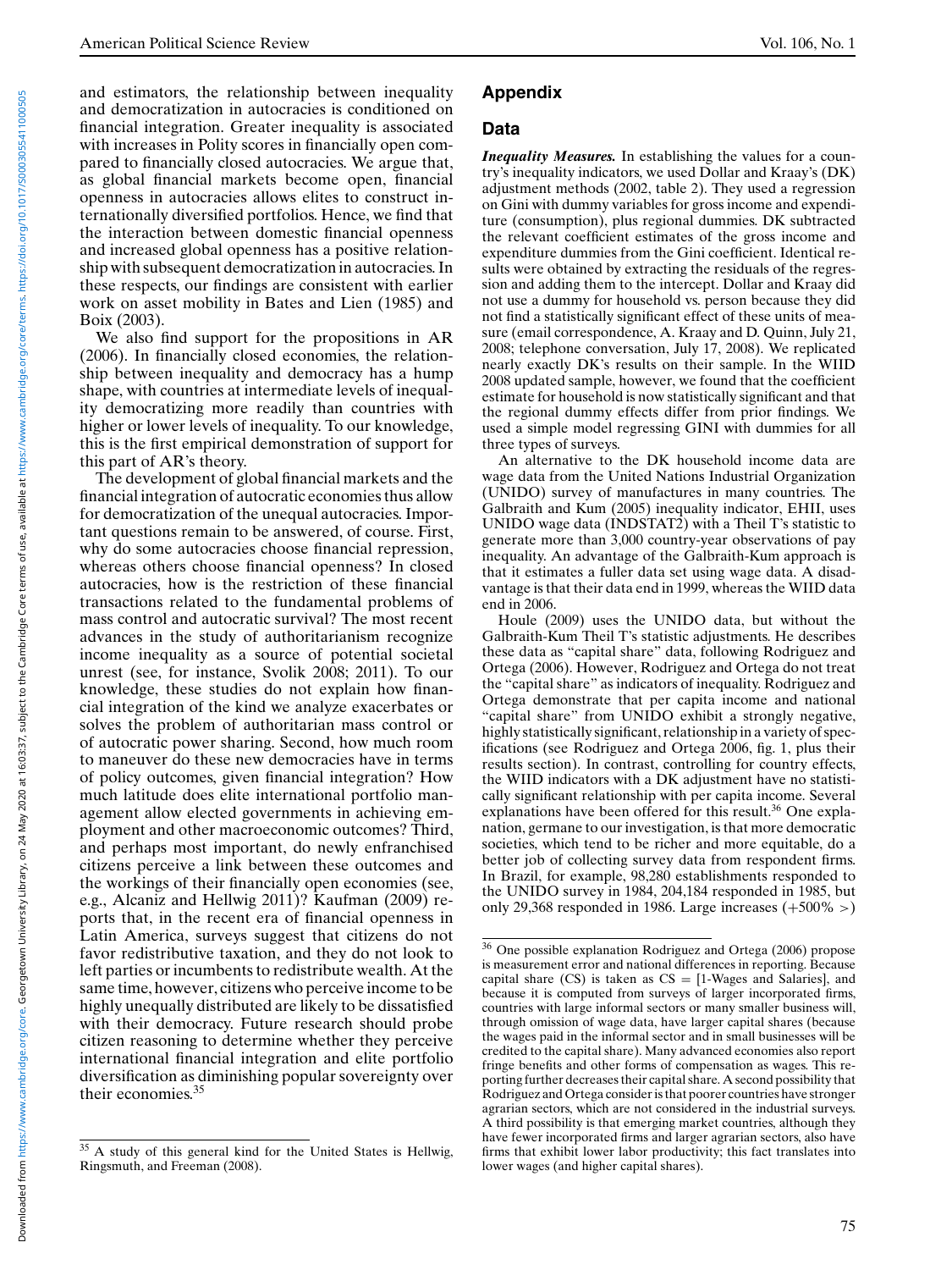| Variable                               | Model A1.1<br>Autocracy | Democracy   | Autocracy       | Democracy   | Model A1.2 Model A1.3 Model A1.4 Model A1.5 Model A1.6<br>Full | Full            |
|----------------------------------------|-------------------------|-------------|-----------------|-------------|----------------------------------------------------------------|-----------------|
| 1. Polity $(s-1)$                      | $-0.091$                | $-0.153$    | $-0.118$        | $-0.112$    | $-0.182**$                                                     | $-0.18**$       |
|                                        | (0.136)                 | (0.097)     | (0.135)         | (0.108)     | (0.090)                                                        | (0.087)         |
| 2. Polity (s-2)                        | $-0.364***$             | 0.003       | $-0.367***$     | 0.002       | $-0.076$                                                       | $-0.075$        |
|                                        | (0.112)                 | (0.046)     | (0.113)         | (0.044)     | (0.071)                                                        | (0.066)         |
| 3. $\triangle$ Gini (s-1)              | $0.558*$                | 0.009       | $0.768**$       | $-0.029$    | 0.137                                                          | 0.124           |
|                                        | (0.296)                 | (0.076)     | (0.295)         | (0.107)     | (0.198)                                                        | (0.188)         |
| 4. $\triangle$ Gini <sup>2</sup> (s-1) | $-0.006*$               | $-0.000$    | $-0.01**$       | 0.0003      | $-0.001$                                                       | $-0.002$        |
|                                        | (0.004)                 | (0.0008)    | (0.004)         | (0.0009)    | (0.002)                                                        | (0.002)         |
| 5. $\triangle$ CAPITAL (s-1)           | $-0.223***$             | $0.040**$   | $-0.389***$     | 0.023       | $-0.071$                                                       | $-0.133**$      |
|                                        | (0.085)                 | (0.017)     | (0.108)         | (0.03)      | (0.071)                                                        | 9.054           |
| 6. $\triangle$ Gini* CAPITAL (s-1)     |                         |             | $0.003***$      | 0.0003      |                                                                | $0.001*$        |
|                                        |                         |             | (0.001)         | (0.006)     |                                                                | (0.0005)        |
| 7. ∆ Global Capital Openness (s-1)     | $-0.227**$              | $0.044**$   | $-0.24$         | $0.04*$     | $-0.068$                                                       | $-0.086$        |
|                                        | (0.089)                 | (0.023)     | (0.092)         | (0.023)     | (0.058)                                                        | (0.054)         |
| 8. ∆CAPITAL (s-1)*GCAP (s-1)           | $0.004**$               | $-0.0007**$ | $0.005***$      | $-0.0008**$ | 0.001                                                          | $0.0014*$       |
|                                        | (0.002)                 | (0.0003)    | (0.002)         | (0.0003)    | (0.001)                                                        | (0.0008)        |
| 9. ∆Regional Democracy (s-1)           | $0.503***$              | $-0.008$    | $0.556***$      | $-0.001$    | $0.162**$                                                      | $0.156**$       |
|                                        | (0.152)                 | (0.028)     | (0.141)         | (0.03)      | (0.077)                                                        | (0.077)         |
| 10. ∆Soviet Bloc member (s-1)          | 1.937                   | 0.409       | 1.6             | 0.329       | 1.235                                                          | 1.088           |
|                                        | (2.156)                 | (0.701)     | (2.113)         | (0.716)     | (1.183)                                                        | (1.076)         |
| 11. ∆Regional Capital (s-1)            | $-0.068*$               | 0.001       | $-0.081*$       | $-0.0003$   | $-0.044*$                                                      | $-0.038*$       |
|                                        | (0.036)                 | (0.010)     | (0.042)         | (0.01)      | (0.024)                                                        | (0.023)         |
| 12. $\triangle$ Income (s-1)           | $1.183**$               | $0.408*$    | $1.441**$       | $0.424**$   | $1.212***$                                                     | $1.318***$      |
|                                        | (0.491)                 | (0.210)     | (0.519)         | (0.193)     | (0.370)                                                        | (0.399)         |
| 13. $\triangle$ Growth (s-1)           | 0.037                   | 0.003       | $-0.039$        | 0.008       | 0.053                                                          | 0.036           |
|                                        | (0.111)                 | (0.030)     | (0.106)         | (0.029)     | (0.057)                                                        | (0.06)          |
| 14. ∆Investment (s-1)                  | $-1.155**$              | $-0.103$    | $-1.3**$        | $-0.118$    | $-0.887**$                                                     | $-0.832**$      |
|                                        | (0.495)                 | (0.167)     | (0.518)         | (0.167)     | (0.392)                                                        | (0.391)         |
| 15. $\triangle$ Trade (s-1)            | 0.182                   | 0.158       | 0.353           | 0.152       | $-0.188$                                                       | $-0.146$        |
|                                        | (0.443)                 | (0.117)     | (0.419)         | (0.118)     | (0.217)                                                        | (0.209)         |
| Adjusted $R^2$                         | 0.244                   | 0.017       | 0.265           | 0.015       | 0.196                                                          | 0.195           |
| Joint Wald $[\chi^2 \, p]$             | $[0.000]^{***}$         | [0.122]     | $[0.000]^{***}$ | [0.181]     | $[0.000]^{***}$                                                | $[0.000]^{***}$ |
| Sargan [p value]                       | [1.000]                 | [1.000]     | [1.000]         | [1.000]     | [0.964]                                                        | [0.943]         |
| AB M1 [p value]                        | $-[0.088]^{*}$          | [0.222]     | $-[0.08]^*$     | [0.199]     | $-[0.012]^{**}$                                                | $-[0.011]^{**}$ |
| AB M2 $[p$ value]                      | [0.121]                 | [0.275]     | $[0.07]^{*}$    | [0.253]     | [0.477]                                                        | [0.472]         |
| # Obs./nations                         | 165/45                  | 228/53      | 165/45          | 228/53      | 406/85                                                         | 406/85          |
| Intercept                              | $-3.621$                | $-5.512$    | $-5.014$        | $-4.507$    | $-2.975$                                                       | $-1.746$        |
|                                        | (5.341)                 | (4.215)     | (4.901)         | (4.801)     | (4.642)                                                        | (4.683)         |

**TABLE A1. Change in Democracy (Y = Polity), 1955–2004 – GMM Estimations**

Notes: No serial correlation is indicated in GMM models when the Arellano-Bond test for second-order serial correlation is (ABm2) not significant at the .05 level and beyond, and where we expect to find from the ABm1 test evidence of statistically significant negative serial correlation in the differenced residuals. Standard errors are listed below the coefficients. \*p value < 0.10; \*\*p value  $<$  0.05; \*\*\* p value  $<$  0.01.

and decreases (−80% <) in sample size of respondent firms are frequent in emerging market data (UNIDO INDSTAT2). Even among advanced industrial nations, the UNIDO sample of firms surveyed varies widely year by year within a country. In Germany in 1998, for instance, 37,596 establishments responded, in contrast to 236,284 in 1999. Most advanced industrial nations experience a five- to tenfold increase in the number of firms surveyed. Decreases in sample size among advanced industrial nations are less common and are in the 10 to 15% range.

Whatever the advantages of the inequality or capital share measures based on UNIDO data, the data appear to be highly influenced by collection and reporting methods, which are, in turn, correlated with several of our key independent and dependent variables. In contrast, the WIID data with a DK adjustment do not exhibit a correlation with indicators of development. Therefore we consider the DK-adjusted data to be more reliable for the study of the economic origins of democracy.

*Measurement and Timing of the Dependent Variable.* Using five-year averages has advantages in the handling of the interruption codes in Polity. For example, the Ethiopia Polity scores from 1990 to 1995 were -8, -77, -88, -88, -88, and 1, respectively, where -77 indicates "interregnum" and -88 indicates "transition." The authors of Polity propose a procedure for attributing values to dates for -88 codes and -77 codes (the latter equals 0):

Cases of "transition" are prorated across the span of the transition. For example, country X has a POLITY score of -7 in 1957, followed by three years of -88 and, finally, a score of  $+5$  in 1961. The change  $(+12)$  would be prorated over the intervening three years at a rate of per year, so that the converted scores would be as follows: 1957 -7; 1958 -4; 1959 -1; 1960 +2; and 1961 +5 (Marshall, Gurr, and Jaggers 2009, 16).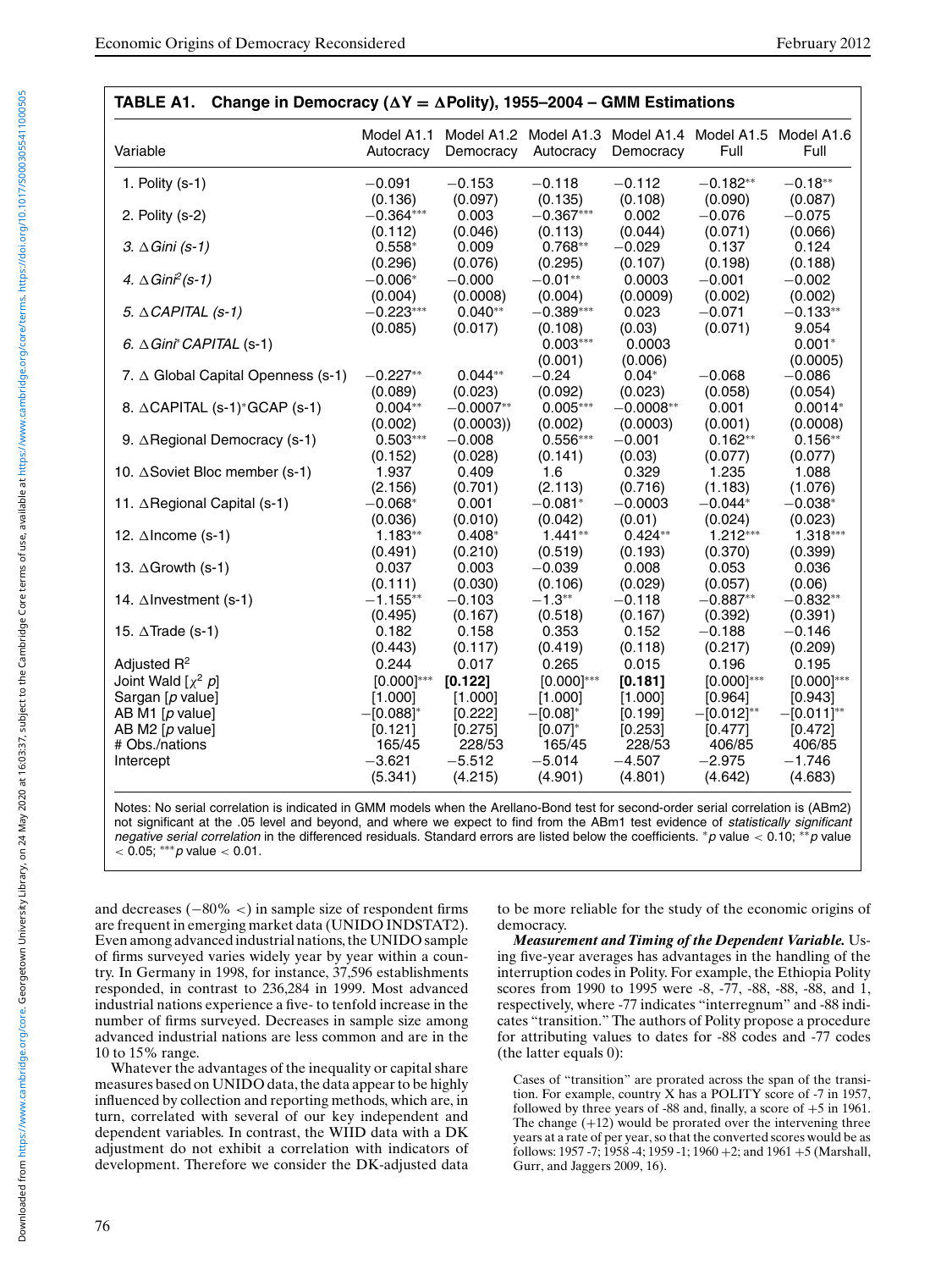| Variable                                                            | Autocracy<br><b>OLS</b>                 | Model A2.2<br>Democracy<br><b>OLS</b> | Model A2.3<br>Autocracy<br><b>GMM</b> | Model A2.4<br>Democracy<br><b>GMM</b> | Model A2.5<br><b>Full Sample</b><br><b>OLS</b> | Model A2.6<br><b>Full Sample</b><br><b>GMM</b> |
|---------------------------------------------------------------------|-----------------------------------------|---------------------------------------|---------------------------------------|---------------------------------------|------------------------------------------------|------------------------------------------------|
| 1. Polity or (s-1)                                                  | $-0.388***$                             | 0.122                                 | $-0.127$                              | $-0.089$                              | $-0.154**$                                     | $-0.165*$                                      |
| 2. Polity or (s-2)                                                  | (0.096)                                 | (0.147)                               | (0.133)<br>$-0.355***$<br>(0.121)     | (0.123)<br>0.003<br>(0.043)           | (0.077)<br>$-0.072$<br>(0.068)                 | (0.087)<br>$-0.100$<br>(0.061)                 |
| 3. Gini (s-1)                                                       | 0.425                                   | $-0.090$                              | $0.752***$                            | $-0.006$                              | 0.128                                          | 0.179                                          |
| 4. $Gin^2(s-1)$                                                     | (0.308)<br>$-0.005$                     | (0.090)<br>0.001                      | (0.273)<br>$-0.008**$                 | (0.073)<br>0.0002                     | (0.168)<br>$-0.001$                            | (0.191)<br>$-0.002$                            |
| 5. CAP_Out (s-1)                                                    | (0.004)<br>$-0.478***$                  | (0.001)<br>$-0.070$                   | (0.003)<br>$-0.499***$                | (0.0008)<br>$-0.008$                  | (0.002)<br>$-0.340***$                         | (0.002)<br>$-0.279**$                          |
| 6. GCAP_In(s-1)                                                     | (0.167)<br>$-1.141***$                  | (0.080)<br>$-0.447**$                 | (0.147)<br>$-0.619$                   | (0.065)<br>$-0.169$                   | (0.117)<br>$-0.753***$                         | (0.118)<br>$-0.347$                            |
| 7. CAP_Out(s-1)*GCAP_In(s-1)                                        | (0.420)<br>$0.019***$                   | (0.216)<br>0.003                      | (0.434)<br>$0.018***$                 | (0.127)<br>0.001                      | (0.272)<br>$0.013***$                          | (0.259)<br>$0.011**$                           |
| 8. CAP_In(s-1)                                                      | (0.006)<br>0.219                        | (0.003)<br>0.096                      | (0.005)<br>$-0.150$                   | (0.002)<br>0.065                      | (0.004)<br>$0.208**$                           | (0.004)<br>0.102                               |
| 9. GCAP_Out(s-1)                                                    | (0.157)<br>$0.895**$                    | (0.060)<br>$0.442**$                  | (0.156)<br>0.287                      | (0.046)<br>$0.219*$                   | (0.117)<br>$0.576**$                           | (0.115)<br>0.204                               |
| 10. CAP_In(s-1) *GCAP_Out(s-1)                                      | (0.430)<br>$-0.010$                     | (0.190)<br>$-0.005*$                  | (0.455)<br>$-0.006$                   | (0.115)<br>$-0.003**$                 | (0.283)<br>$-0.009**$                          | (0.266)<br>$-0.006$                            |
| 11. Regional Democracy (s-1)                                        | (0.006)<br>$0.496***$                   | (0.002)<br>0.024                      | (0.006)<br>$0.598***$                 | (0.002)<br>$-0.008$                   | (0.004)<br>$0.202**$                           | (0.004)<br>$0.157**$                           |
| 12. Soviet Bloc member (s-1)                                        | (0.154)<br>4.971*                       | (0.037)<br>0.897                      | (0.152)<br>0.342                      | (0.027)<br>0.610                      | (0.078)<br>2.206**                             | (0.078)<br>1.627                               |
| 14. Regional Capital (s-1)                                          | (2.704)<br>$-0.070*$                    | (0.625)<br>$-0.0009$                  | (2.200)<br>$-0.056*$                  | (0.725)<br>$-0.0001$                  | (0.078)<br>$-0.028$                            | (1.085)<br>$-0.040*$                           |
| 15. Income (s-1)                                                    | (0.041)                                 | (0.012)                               | (0.03)<br>$0.954**$                   | (0.009)<br>0.334                      | (0.018)                                        | (0.023)<br>$1.214***$                          |
| 16. Growth (s-1)                                                    |                                         |                                       | (0.460)<br>$-0.003$                   | (0.208)<br>0.028                      |                                                | (0.379)<br>0.073                               |
| 17. Investment (s-1)                                                |                                         |                                       | (0.103)<br>$-1.136**$                 | (0.025)<br>$-0.139$                   |                                                | (0.051)<br>$-0.932$                            |
| 18. Trade (s-1)                                                     |                                         |                                       | (0.468)<br>0.403                      | (0.161)<br>0.114                      |                                                | (0.381)<br>$-0.159$                            |
| Adjusted $R^2$                                                      | 0.203                                   | 0.083                                 | (0.393)<br>0.277                      | (0.109)<br>0.048                      | 0.179                                          | (0.213)<br>0.207                               |
| Joint Wald $[\chi^2$ p value]<br>AR1 $[p$ value]<br>AR2 $[p$ value] | $[0.000]^{***}$<br>$[0.547]$<br>[0.337] | [0.217]<br>[0.161]<br>[0.353]         | $[0.000]^{***}$                       | [0.055]                               | $[0.000]^{***}$<br>$[0.038]^{**}$<br>[0.273]   | $[0.000]^{***}$                                |
| Sargan [p value]<br>AB m1 $[p$ value]<br>AB m2 $[p$ value]          |                                         |                                       | [1.000]<br>$-[0.034]^{**}$<br>[0.101] | [1.000]<br>[0.164]<br>[0.410]         |                                                | [0.996]<br>$-[0.013]^{**}$<br>[0.483]          |
| # Obs./nations<br>Intercept                                         | 176/53<br>3.103<br>(7.498)              | 246/64<br>1.036<br>(2.723)            | 163/44<br>$-9.081*$<br>(4.874)        | 228/53<br>$-3.370$<br>(3.390)         | 416/91<br>5.641<br>(5.088)                     | 405/85<br>$-2.879$<br>(5.148)                  |
| Notes: See notes to Tables 1 and 3.                                 |                                         |                                       |                                       |                                       |                                                |                                                |

If annual data (panel) were to be used, attributing a change in Polity to a particular year would have potentially harmful consequences. In the case of Ethiopia, following the Polity 2009 coding rules, the Ethiopian scores for 1990 through 1995 are -8, 0, -5.75, -3.5, -1.25, and 1, respectively, although data actually exist only for 1990 and 1995. In an annual panel, the change in Polity score for Ethiopia attributed to 1991 would be 8, and the change in Polity scores for 1992 would be -5.75, even though both values are imputed.

In using five-year panels, we lessen the possibilities of attributing democratization to what is an imputed or prorated value of Polity in a given year. To form our dependent variable, we take the average Polity or Regime score for a five-year panel and subtract from it the average democracy score from the prior panel. The use of five-year panels thus lessens the possibility of treating these changes as major shifts in autocracy or democracy when, in fact, they are the result of data proration.

*Financial Openness***.** CAPITAL measures not only the existence (absence) of restrictions but also the severity or magnitude of those restrictions. Data for up to 122 countries from 1950 (or independence) through 2007 are available. Global averages of CAPITAL are calculated as *Global\_CAPITAL* $\sum_{j-i,s}$  where  $\sum_{j-i,s}$  is the average score for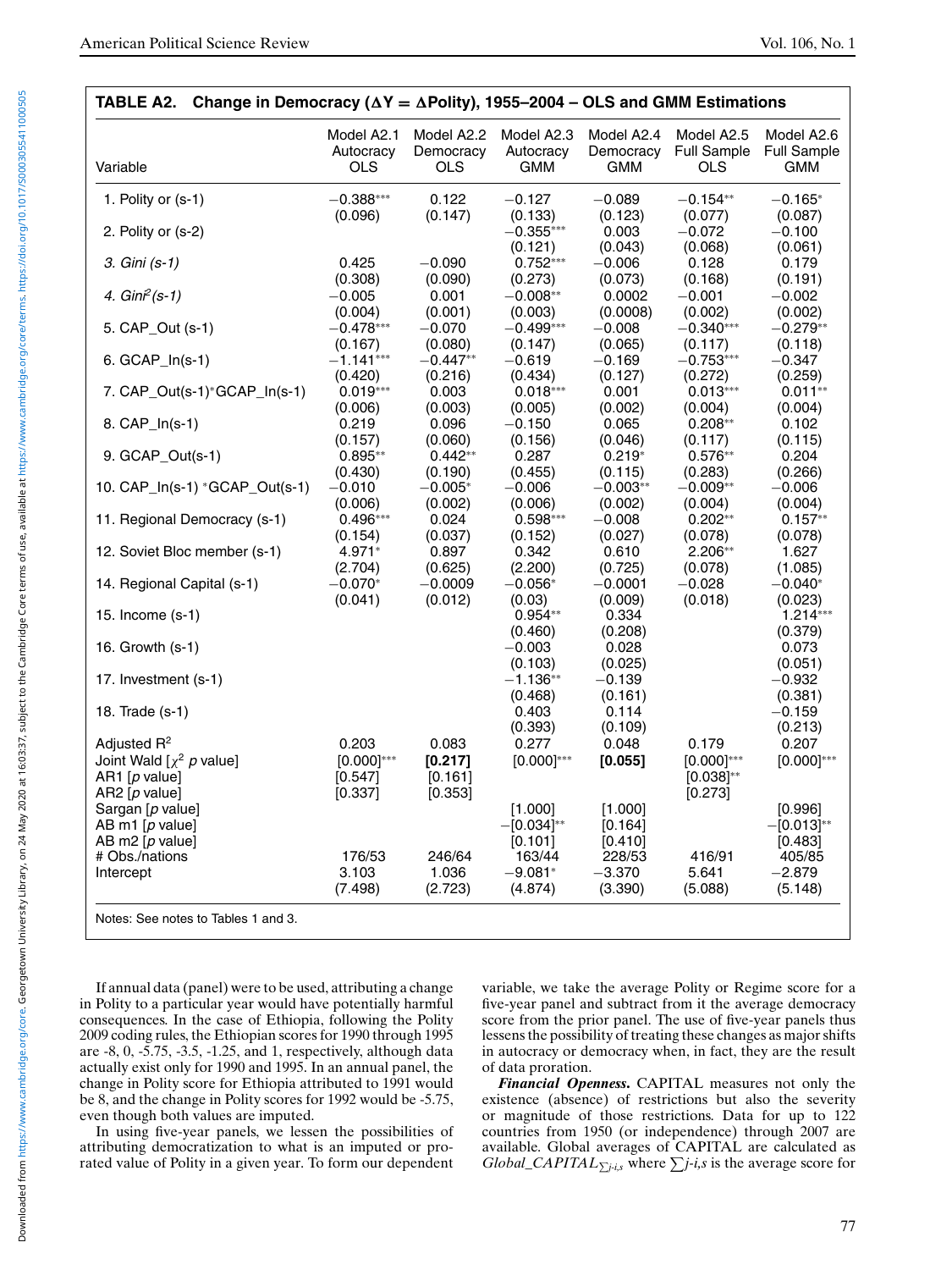CAPITAL for of all countries worldwide (j), minus the homecountry's score (i), at time period s. The observed range of Global\_CAPITAL $_{\sum j_i}$  in our sample is 40 through 70. The interaction of  $CAPITAL_{i,s}$ \*Global\_CAPITAL $_{\sum j \text{-} i,s}$  measures the financial integration of a domestic economy in world markets.

Restrictions on resident exports of capital are measured as *CAPITAL\_Outi,s*; restrictions on nonresident imports of capital into an economy are measured as *CAPITAL\_Ini,s*. Restrictions in the international markets on receiving capital imports are measured as *Global\_CAPITAL\_Inj-i,s.*, whereas restrictions in the international markets on sending out capital exports are measured as *Global\_CAPITAL\_Outj-i,s.* The interaction of CAPITAL\_Out<sub>i,s</sub>\*Global\_CAPITAL\_In<sub> $\sum$ i-i,s</sub> measures the financial integration of a domestic economy in world markets and is a proxy for the elite's capacity for portfolio diversification. The interaction of  $CAPITAL_In_{i,s}^*Global_CAPITAL_Out_{\sum j-i,s}$  measures the degree to which foreign elites are able to invest in a domestic economy. The range of CAPITAL\_In and CAPITAL\_Out are 0–50. The observed ranges of Global\_CAPITAL\_Out and Global\_CAPITAL\_In series are 22 to 36. For purposes of interpretation, the variables are rescaled 0 to 100.

#### **Methods**

To establish the parameter estimates and confidence intervals for Figures 2 and 3, we use a custom program written by Michael Tomz and adapted by the authors. This program is a panel-specific algorithm from CLARIFY (King, Tomz, and Wittenberg 2000). One hundred thousand simulations of the model are run. The figures show, for each indicated level of GINI, the range of the marginal effects that result from model parameters in their 95% confidence intervals, which are determined by simulation. The code is available on request.

The interpretation of the marginal effects when simple interaction terms are in one's specification is well understood (see Friedrich 1982, and Brambor, Clark, and Goldner 2006). In this investigation, we use some higher order interactions involving Gini, its squared term, and a measure of financial openness. The marginal effects of a change in inequality in Model 1 are given by  $\beta_3 + 2 \beta_4 \beta_5 GINI + \beta_6 \beta_6 Gapital +$ 2∗β*<sup>7</sup>*∗*GINI*∗*Capital.* The formula for the standard errors is in the footnote.<sup>37</sup> The formulas are available in Brambor, Clark, and Goldner (2006) and on the STATA website.

Our GMM design includes an additional transformation of the right-hand side variables. The Gini estimates, the democracy variables, and other right-hand side variables exhibit persistence over time, a persistence that is exaggerated by five-year averaging. The same is true of the lags of the levels of the endogenous variables. The persistence in these variables could make them correlated with the error term, which would produce biased estimates. We therefore difference these variables. Without the difference transformation, the GMM residuals always exhibit serial correlation. Note that in GMM estimation, the absence of serial correlation in the main model is indicated by a negative, statistically significant statistic for the AB m1 test combined with a statistical insignificant statistic for the AB m2 test (see Doornik and Hendry 2001, 69).

With the difference transformation, additional conditioning information (controls) and allowance for persistence, the GMM-system model (2) is:

 $\triangle$ *Democracy*<sub>*i*,s</sub> =  $\beta_0 + \beta_1$ (*Democracy*<sub>*i*,s−1</sub>)</sub>  $+ \beta_2(Democracy_{i,s-2}) + \beta_3(\Delta GINI_{i,s-1}) + \beta_4(\Delta GINI_{i,s-1}^2)$  $+\beta_5(\Delta Capital_{i,s-1}) + \beta_6(\Delta GINI_{i,s-1}^* \Delta Capital_{i,s-1})$ + β7(*Regional Democracy*)*<sup>j</sup>* <sup>−</sup>*i*,*s*−<sup>1</sup> + β8(*Soviet Bloc Membership*)*i*,*s*−<sup>1</sup> + β9(*Regional Capitalj* <sup>−</sup>*i*,*s*−1)  $+ \beta_{10} (\Delta Global \text{CAPITAL}_{\sum_{j-i,s-1}})$  $+ \beta_{11}(\Delta Income_{i,s-1}) + \beta_{12}(\Delta Economic Growth_{i,s-1})$  $+ \beta_{13}(\Delta Investment_{i,s-1}) + \beta_{14}(\Delta Trade Openness_{i,s-1})$  $+ \varepsilon_{i,s} i = 1, 2, ..., 88.$ 

The (internal) instruments for the right-hand side variables in this equation are the third lags of the explanatory variables for the transformed equation, and the second lag of the differences of the lagged explanatory variables for the levels equation (see Doornick and Hendy 2001, for a discussion).<sup>38</sup> Note that this model includes the variables we need to test the main propositions in the AR's argument: Gini indicators (described earlier) and the squared Gini indicator terms. In some models, the addition of another Global\_Capital term at (s) was necessary to achieve serially uncorrelated residuals.

#### **REFERENCES**

- Acemoglu, Daron, and James A. Robinson. 2000. "Why Did the West Extend the Franchise?" *Quarterly Journal of Economics* 115 (4): 1167–87.
- Acemoglu, Daron, and James A. Robinson. 2001. "A Theory of Political Transitions." *American Economic Review* 91 (4): 938–63.
- Acemoglu, Daron, and James A. Robinson. 2002. "The Political Economy of the Kuznets Curve." *Review of Development Economics* 6 (2): 183–203.
- Acemoglu, Daron, and James A. Robinson. 2006. *Economic Origins of Dictatorship and Democracy*. New York: Cambridge University Press.
- Acemoglu, Daron, Simon Johnson, and James A. Robinson. 2001. The Colonial Origins of Comparative Development: An Empirical Investigation."*American Economic Review* 91(5): 1369–1401.
- Acemoglu, Daron, Simon Johnson, and James A. Robinson. 2002. "Reversal of Fortune: Geography and Institutions in the Making of the Modern World Income Distribution." *Quarterly Journal of Economics* 117 (4): 1231–94.
- Acemoglu, Daron, Simon Johnson, James A. Robinson, and Pierre Yared. 2008. "Income and Democracy." *American Economic Review* 98 (3): 808–42.
- Ahlquist, John S., and Erik Wibbels. 2010. "Riding the Wave: Trade and Factor-Based Models of Democratization." Presented at the

<sup>&</sup>lt;sup>37</sup> The standard errors for the marginal effects are given by the square root of the term: (var  $\beta_3+(4*GINI^2*var\beta_4) + (CAPITAL^2*$ var $\beta_6$ ) + (4GINI<sup>2</sup>\*CAPITAL<sup>2</sup>\*var $\beta_7$ ) + (4\*GINI\*covar $\beta_3\beta_4$ ) +(2\*CAPITAL\*covar $\beta_3\beta_6$ )+(4\*GINI\*CAPITAL\*covar $\beta_4\beta_6$ )+(4\* GINI\*CAPITAL\*covar $\beta_3\beta_7$ ) + (8\*GINI<sup>2</sup>\*CAPITAL\*covar $\beta_4\beta_7$ ) +  $(4*GINI*CAPITAL<sup>2</sup>*covar $\beta_6\beta_7$ ).$ 

<sup>38</sup> All GMM estimations are done in PCGive 12. The model settings in PCGive 12 for the GMM estimation include 1-step estimates with robust standard errors, the transformation set to 'differences,' and specification tests for two lags of serial correlation. In case of the right-hand side Democracy variables, the fourth and third lags of the Y variables are used to compose the instruments. For further discussions of the GMM system estimator, see Doornick, Hendry, Arellano, and Bond (2006, especially 65–71).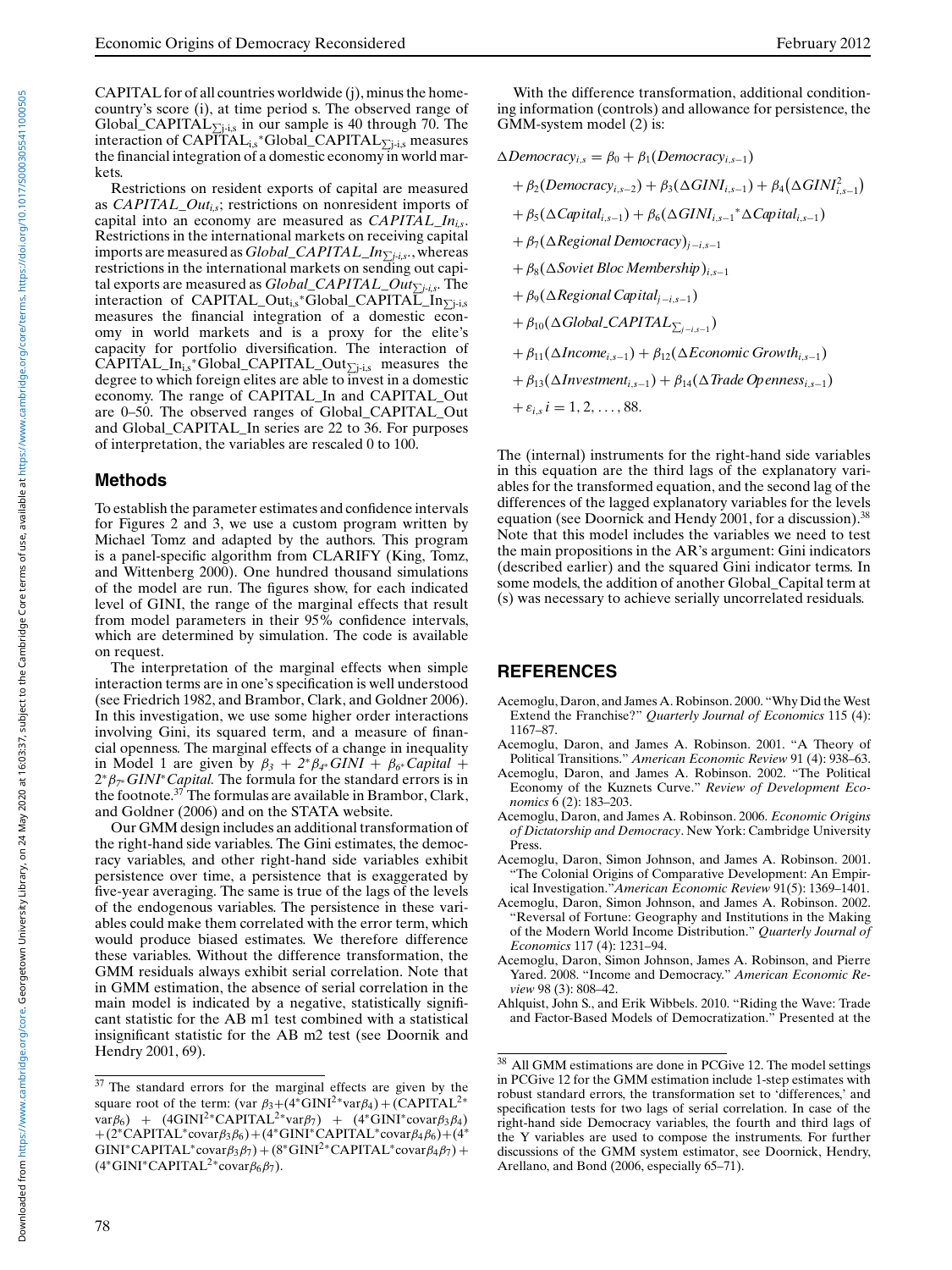Annual Meeting of the American Political Science Association, Chicago.

- Alcaniz, Isabella, and Timothy Hellwig. 2011. "Who's to Blame? The Distribution of Responsibility in Developing Democracies." *British Journal of Political Science* 41 (2): 389–411.
- Ansell, Ben, and David Samuels. 2010. "Inequality and Democratization: A Contractarian Approach." *Comparative Political Studies* 43 (12): 1543–74.
- Bank of New York Mellon. 2009. *Depositary Receipts: The Year in Review, 2008.* http://www.bnymellon.com (accessed October 8, 2011).
- Barrioneuvo, Alexei. 2011. "China's Interest in Farmland Makes Brazil Uneasy." *New York Times*, May 27.
- Barro, Robert J. 1999. "Determinants of Democracy." *Journal of Political Economy* 107 (6, pt. 2): S158–83.
- Basinger, Scott J., and Mark Hallerberg. 2004. "Remodeling the Competition for Capital: How Domestic Erases the Race to the Bottom." *American Political Science Review* 98 (1): 261–76.
- Bates, Robert H., and Da-Hsiang Donald Lien. 1985. "A Note on Taxation, Development, and Representative Democracy." *Politics and Society* 14: 53–70.
- Bechtel, Michael M. 2009. "The Political Sources of Investment Risk: Lessons from a Consensus Democracy." *Journal of Politics* 71 (April): 661–77.
- Beck, Thorsten, and Ross Levine. 2004. "Stock Markets, Banks, and Growth: Panel Evidence." *Journal of Banking and Finance* 28 (3): 423–42.
- Bekaert, Geert, and Campbell R. Harvey. 2000. "Foreign Speculators and Emerging Equity Markets." *Journal of Finance* 55 (2): 565– 613.
- Bekaert, Geert, and Campbell R. Harvey. 2004. *A Chronology of Important Financial, Economic and Political Events in Emerging Markets.* http://www.duke.edu/∼Charvey/Country\_risk/couindex.htm (accessed November 14, 2011).
- Bekaert, Geert, Campbell R. Harvey, and Christian Lundblad. 2005. "Does Financial Liberalization Spur Growth?" *Journal of Financial Economics* 77 (1): 3–55.
- Blundell, R.W., and S.R. Bond. 1998. "Initial Conditions and Moment Restrictions in Dynamic Panel Data Models." *Journal of Econometrics* 87: 115–43.
- Boix, Carles. 2003. *Democracy and Redistribution.* New York: Cambridge University Press.
- Boix, Carles. 2011. "Democracy, Development, and the International System." *American Political Science Review* 105 (4): 809–28.
- Brambor, Thomas, William R. Clark, and Matt Goldner. 2006. "Understanding Interaction Models: Improving Empirical Analyses." *Political Analysis* 14(1): 63–82.
- Busch, Marc L. and Eric Reinhardt. 2005. "Industrial Location and Voter Participation in Europe." *British Journal of Political Science* 35: 713–730.
- Cheibub, Jose A., Jennifer Ghandi, and James R. Vreeland. 2009. "Democracy and Dictatorship Revisited." *Public Choice* 143 (April): 67–101.
- Claessens, Stijn, and Enrico Perotti. 2007. "Finance and Inequality: Channels and Evidence." *Journal of Comparative Economics* 34 (4): 748–73.
- Compustat. 2009. "ADR Indicators." http://www.compustat.com (accessed October 8, 2011).
- Deininger, Klaus, and Lyn Squire. 1996. "A New Data Set Measuring Income Inequality." *World Bank Economic Review* 10 (3): 565–92.
- Dellas, Harris, and Martin Hess. 2005. "Financial Development and Stock Returns." *Journal of International Money and Finance* 24 (6): 891–912.
- Desai, Mihir A., and Dhammika Dharmapala. 2010. "Do Strong Fences Make Strong Neighbors?" *National Tax Journal* 63 (4, pt. 1): 723–40.
- DeSantis, Giorgio, and Bruno Gerard. 1997. "International Asset Pricing and Portfolio Diversification with Time-Varying Risk." *Journal of Finance* 52 (5): 1881–1912.
- Devereux,Michael P., Rachael Griffith, and Alexandar Klemm. 2002. "Corporate Income Tax Reforms and International Competition." *Economic Policy* 35 (October): 451–95.
- Devereux, Michael P., Ben Lockwood, and Michela Redoano. 2007. "Do Countries Compete over Corporate Tax Rates?" *Journal of Public Economics 92* (5/6): 1210–35.
- Dollar, David, and Aart Kraay. 2002. "Growth Is Good for the Poor." *Journal of Economic Growth* 7 (3): 199–225.
- Doornick, J., and D.F. Hendry. 2001. *Econometric Modeling: Using PCGive 10:* Vol. III. London: Timberlake Consultants.
- Doornick, J., D.F. Hendry, M. Arellano, and S. Bond. 2006. "Panel Data Models (DPD)." In *Econometric Modeling: PCGive 12*, eds. J. Doornick and D.F. Hendry. London: Timberlake Consultants, 61–97.
- *The Economist*. 2009. "Outsourcing's Third Wave." May 23, 61–62.
- Eichengreen, B.J., and D. Leblang. 2003. "Capital Account Liberalization and Growth: Was Mr. Mahathir Right?" *International Journal of Finance and Economics* 8: 205–24.
- Eichengreen, Barry J., and David Leblang. 2008. "Democracy and Globalization." *Economics and Politics* 20 (November): 289–334.
- Engerman, Stanley L., and Kenneth L. Sokoloff. 2002. "Factor Endowments, Inequality and Path of Development among New World Economies." *Economia* 3 (1): 41–109.
- Figini, Paolo, and Holger Görg. 2006. *Does Foreign Direct Investment Affect Wage Inequality: An Empirical Investigation*. IZA (Forschunginstitut zur Zukunft der Arbeit) Working Paper No. 2336.
- Franzese, R.J., Jr., and J.C. Hays. 2007. "Spatial Econometric Models for the Analysis of TSCS Data in Political Science." *Political Analysis* 15 (2): 140–64.
- Frieden, Jeffry A. 1994. "International Investment and Colonial Control: A New Interpretation." *International Organization* 48 (4): 559–93.
- Friedrich, Robert J. 1982. "In Defense of Multiplicative Terms in Multiple Regression Equations." *American Journal of Political Science* 26 (November): 797–833.
- Galbraith, James K., and Hyunsub Kum. 2005. "Estimating the Inequality of Household Incomes." *Review of Income and Wealth* 51 (1): 115–43.
- Gassebner, Martin, Michael J. Lamla, and James R. Vreeland. N.d. "Extreme Bounds of Democracy." *Journal of Conflict Resolution*. Forthcoming
- Gleditsch, Kristian S., and Michael D. Ward. 2006. "Diffusion and the International Context of Democratization." *International Organization* 60 (October): 911–33.
- Goetzmann, William, Lingfeng Li, and Geert Rouwenhorst. 2005. "Long-Term Global Market Correlations." *Journal of Business* 78 (1):1–38.
- Grubel, Herbert. 1968. "Internationally Diversified Portfolios: Welfare Gains and Flows." *American Economic Review* 58 (4): 1299– 1314.
- Haufler, Andreas. 2001. *Taxation in a Global Economy: Theory and Evidence*. New York: Cambridge University Press.
- Heston, A., R. Summers, and B. Aten. 2006. *The Penn World Table, Version 6.2.* Center for International Comparisons of Production, Income and Prices at the University of Pennsylvania.
- Hays, Jude C. 2003. "Globalization and Capital Taxation in Consensus and Majoritarian Democracies." *World Politics* 56 (1): 79– 113.
- Hellwig, Timothy, Eve M. Ringsmuth, and John R. Freeman. 2008. "The American Public and Room to Maneuver: Responsibility Attribution and Policy Efficacy in an Era of Globalization." *International Studies Quarterly* 52 (4): 855–80.
- Houle, Christian 2009. "Inequality and Democracy: Why Inequality Harms Consolidation but Does Not Affect Democratization." *World Politics* 61 (4): 589–622.
- International Labor Organization. 2008. *Income Inequalities in an Age of Financial Globalization: World of Work Report 2008*. Geneva: ILO.
- International Monetary Fund. Various Years. *Annual Report on Exchange Arrangements and Exchange*. Washington, DC: IMF.
- International Monetary Fund. 1993. *Balance of Payments Manual*, 5th ed. Washington, DC: IMF.
- Jaumotte, Florence, Subir Lall, and Chris Papgeorgiou. 2008. *Rising Income Inequality: Technology, or Trade and Financial Globalization?* IMF Working Paper WP/08/185. Washington, DC: IMF.
- Kaufman, Robert R. 2009. "The Political Effects of Inequality in Latin America: Some Inconvenient Facts." *Comparative Politics* 41 (3): 359–79.
- Keefer, Philip. 2009. "Inequality, Collective Action, and Democracy." *PS: Political Science and Politics* 42 (2): 661–66.